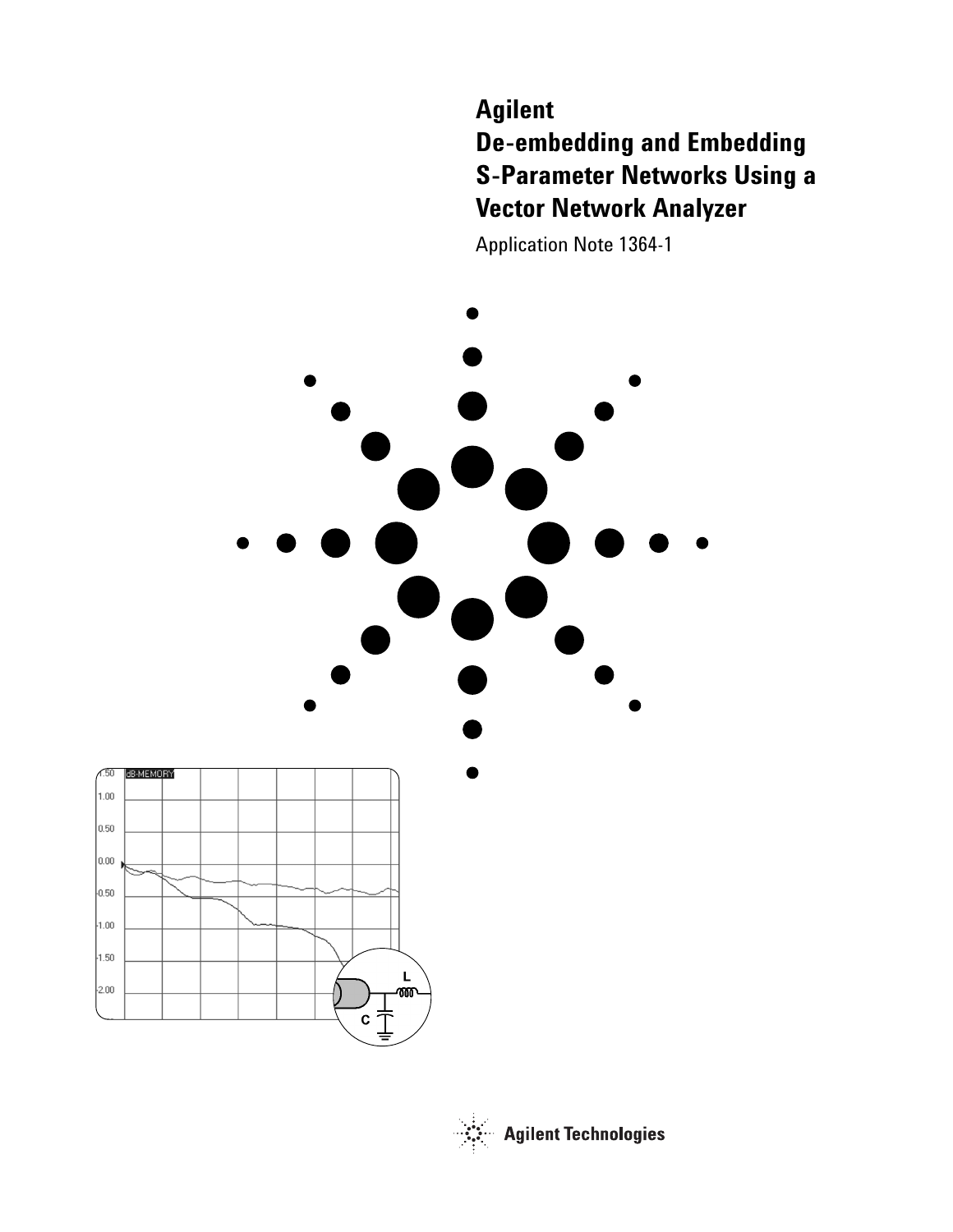# **Introduction**

Traditionally RF and microwave components have been designed in packages with coaxial interfaces. Complex systems can be easily manufactured by connecting a series of these separate coaxial devices. Measuring the performance of these components and systems is easily performed with standard test equipment that uses similar coaxial interfaces.

However, modern systems demand a higher level of component integration, lower power consumption, and reduced manufacturing cost. RF components are rapidly shifting away from designs that use expensive coaxial interfaces, and are moving toward designs that use printed circuit board and surface mount technologies (SMT). The traditional coaxial interface may even be eliminated from the final product. This leaves the designer with the problem of measuring the performance of these RF and microwave components with test equipment that requires coaxial interfaces. The solution is to use a test fixture that interfaces the coaxial and non-coaxial transmission lines.

The large variety of printed circuit transmission lines makes it difficult to create test equipment that can easily interface to all the different types and dimensions of microstrip and coplanar transmission lines<sup>1</sup> (Figure 1). The test equipment requires an interface to the selected transmission media through a test fixture.

Accurate characterization of the surface mount device under test (DUT) requires the test fixture characteristics to be removed from the measured results. The test equipment typically used for characterizing the RF and microwave component is the vector network analyzer (VNA) which uses standard 50 or 75 ohm coaxial interfaces at the test ports. The test equipment is calibrated at the coaxial interface defined as the "measurement plane," and the required measurements are at the point where the surfacemount device attaches to the printed circuit board, or the "device plane" (Figure 2). When the VNA is calibrated at the coaxial interface using any standard calibration kit, the DUT measurements include the test fixture effects.

Over the years, many different approaches have been developed for removing the effects of the test fixture from the measurement, which fall into two fundamental categories: direct measurement and de-embedding. Direct measurement requires specialized calibration standards that are inserted into the test fixture and measured. The accuracy of the device measurement relies on the quality of these physical standards.2 De-embedding uses a model of the test fixture and mathematically removes the fixture characteristics from the overall measurement. This fixture "de-embedding" procedure can produce very accurate results for the non-coaxial DUT, without complex non-coaxial calibration standards.







**Figure 2. Test fixture configuration showing the measurement and device planes**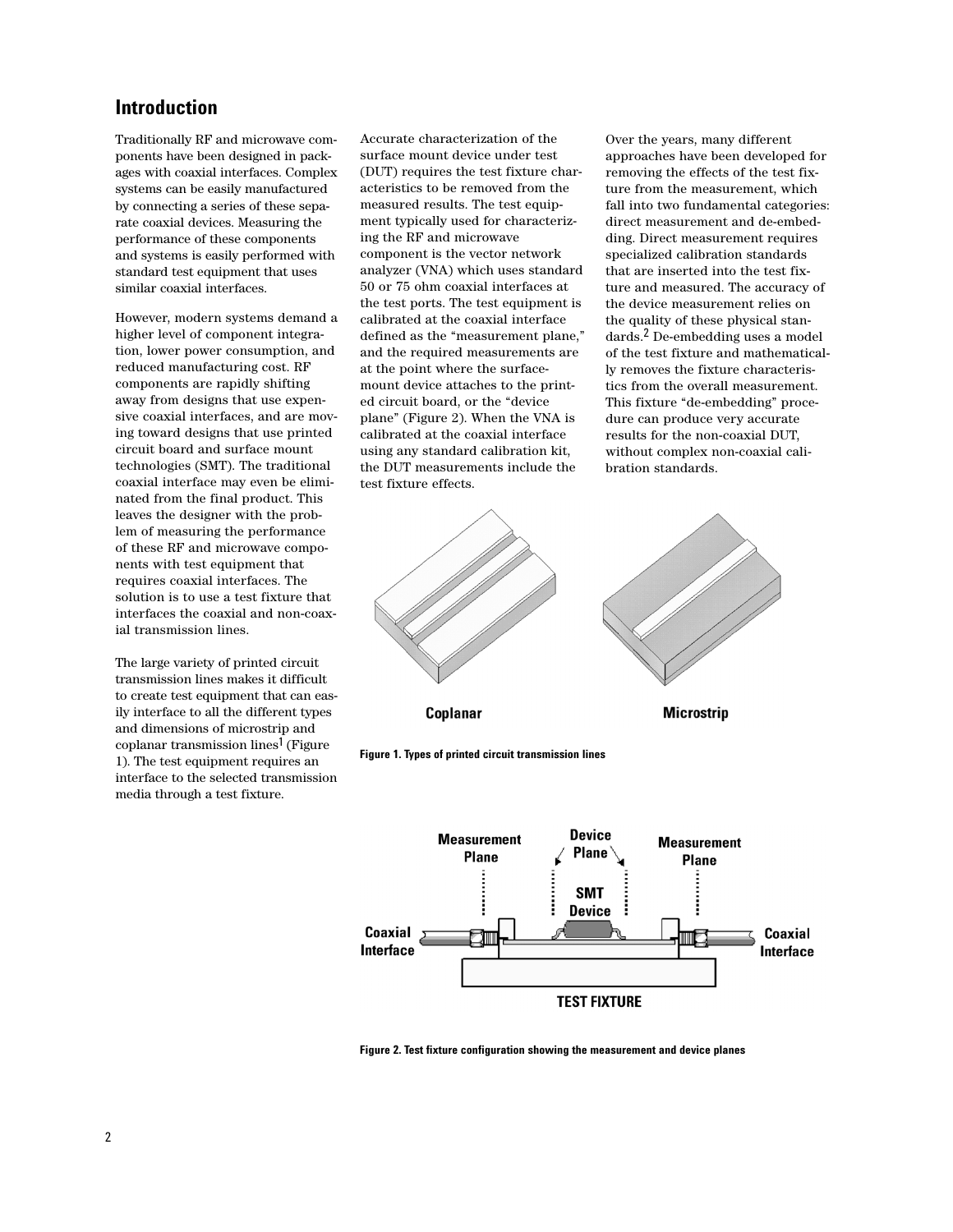The process of de-embedding a test fixture from the DUT measurement can be performed using scattering transfer parameters (T-parameter) matrices.3 For this case, the deembedded measurements can be post-processed from the measurements made on the test fixture and DUT together. Also modern CAE tools such as Agilent EEsof Advanced Design System (ADS) have the ability to directly de-embed the test fixture from the VNA measurements using a negation component model in the simulation.3 Unfortunately these approaches do not allow for real-time feedback to the operator because the measured data needs to be captured and postprocessed in order to remove the effects of the test fixture. If realtime de-embedded measurements are required, an alternate technique must be used.

It is possible to perform the deembedding calculation directly on the VNA using a different calibration model. If we include the test fixture effects as part of the VNA calibration error coefficients, real time de-embedded measurements can be displayed directly on the VNA. This allows for real-time tuning of components without including the fixture as part of the measurement.

The following sections of this paper will review S-parameter matrices, signal flow graphs, and the error correction process used in standard one and two-port calibrations on all Agilent vector network analyzers such as the E8358A PNA Series Network Analyzer. The de-embedding process will then be detailed for removing the effects of a test fixture placed between the measurement and device planes. Also included will be a description on how the same process can be used to embed a hypothetical or "virtual" network into the measurement of the DUT.

# **S-parameters and signal flow graphs**

RF and microwave networks are often characterized using scattering or S-parameters.4 The S-parameters of a network provide a clear physical interpretation of the transmission and reflection performance of the device. The S-parameters for a two-port network are defined using the reflected or emanating waves,  $b_1$ and  $b_2$ , as the dependent variables, and the incident waves,  $a_1$  and  $a_2$ , as the independent variables (Figure 3). The general equations for these waves as a function of the S-parameters is shown below:

 $b_1 = S_{11}a_1 + S_{12}a_2$  $b_2 = S_{21}a_1 + S_{22}a_2$ 

Using these equations, the individual S-parameters can be determined by taking the ratio of the reflected or transmitted wave to the incident wave with a perfect termination placed at the output. For example, to determine the reflection parameter from Port 1, defined as  $S_{11}$ , we take the ratio of the reflected wave,  $b_1$  to the incident wave,  $a_1$ , using a perfect termination on Port 2. The perfect termination guarantees that  $a_2 = 0$  since there is no reflection from an ideal load. The remaining S-parameters,  $S_{21}$ ,  $S_{22}$  and  $S_{12}$ , are defined in a similar manner.<sup>5</sup> These four S-parameters completely define the two-port network characteristics. All modern vector network analyzers, such as the Agilent E8358A, can easily the measure the S-parameters of a two-port device.



**Figure 3. Definition of a two-port S-Parameter network**

Another way to represent the S-parameters of any network is with a signal flow graph (Figure 4). A flow graph is used to represent and analyze the transmitted and reflected signals from a network. Directed lines in the flow graph represent the signal flow through the two-port device. For example, the signal flowing from node  $a_1$  to  $b_1$  is defined as the reflection from Port 1 or  $S_{11}$ . When two-port networks are cascaded, it can be shown that connecting the flow graphs of adjacent networks can be done because the outgoing waves from one network are the same as the incoming waves of the next.6 Analysis of the complete cascaded network can be accomplished using Mason's Rule. $6$  It is the application of signal flow graphs that will be used to develop the mathematics behind network de-embedding and modifying the error coefficients in the VNA.



**Figure 4. Signal flow graph representation of a two-port S-parameter network**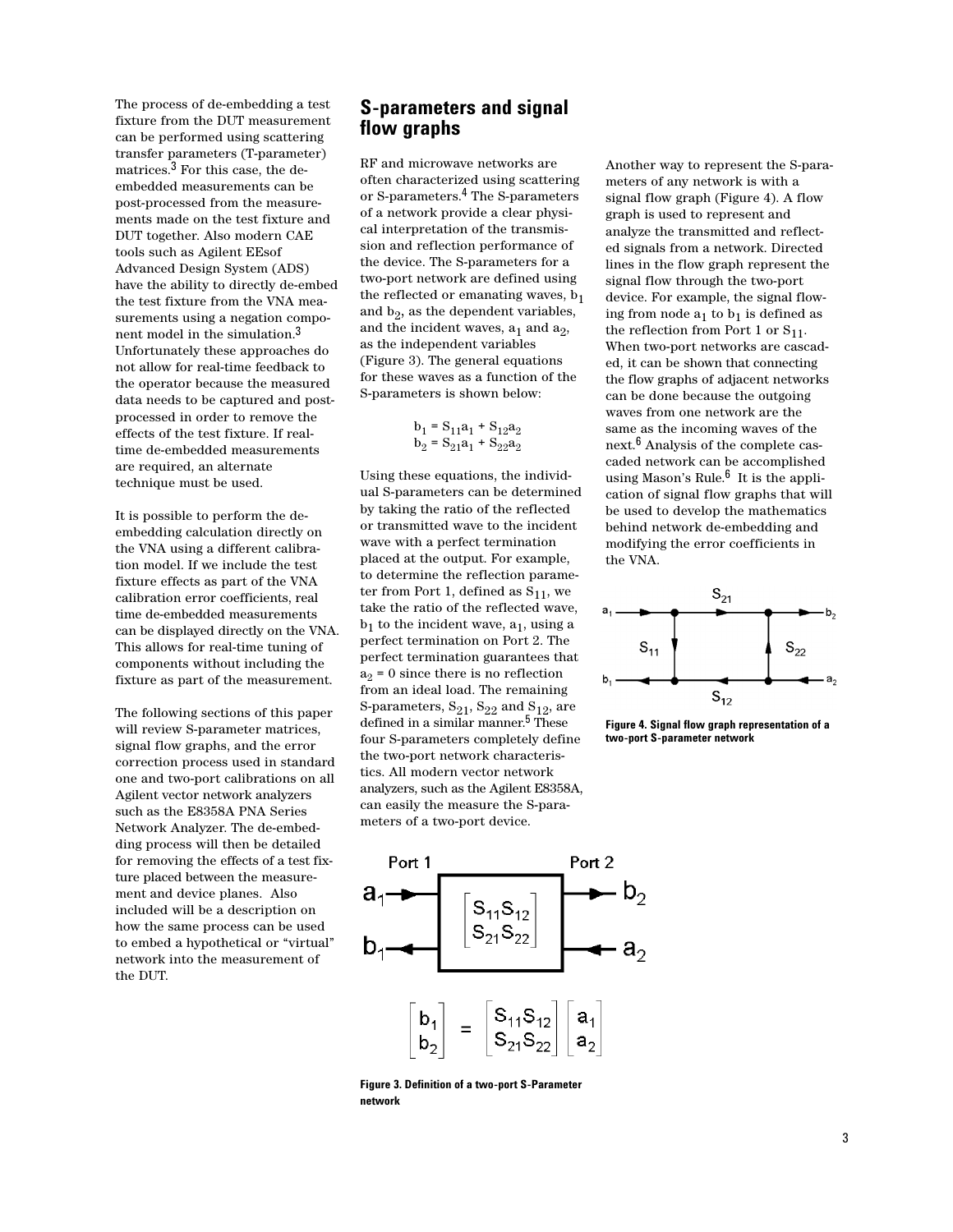# **Defining the test fixture and DUT**

Before the mathematical process of de-embedding is developed, the test fixture and the DUT must be represented in a convenient form. Using signal flow graphs, the fixture and device can be represented as three separate two-port networks (Figure 5). In this way, the test fixture is divided in half to represent the coaxial to non-coaxial interfaces on each side of the DUT. The two fixture halves will be designated as Fixture A and Fixture B for the lefthand and right-hand sides of the fixture respectively. The S-parameters  $FA_{XX}$  (xx = 11, 21, 12, 22) will be used to represent the S-parameters for the left half of the test fixture and  $\text{FB}_{\text{xx}}$  will be used to represent the right half.

Because we defined the test fixture and DUT as three cascaded networks, we can easily multiply their respective T-parameter networks,  $T_A$ ,  $T_{DUT}$  and  $T_B$ . It is only through the use of T-parameters that this simple matrix equation be written in this form.

$$
\left[\mathbf{T}_{\text{MEASURED}}\right] = \left[\mathbf{T}_{\text{A}}\right] \left[\mathbf{T}_{\text{DUT}}\right] \left[\mathbf{T}_{\text{B}}\right]
$$

This matrix operation will represent the T-parameters of the test fixture and DUT when measured by the VNA at the measurement plane.



### **Figure 5. Signal flow graph representing the test fixture halves and the device under test (DUT)**

If we wish to directly multiply the matrices of the three networks, we find it mathematically more convenient to convert the S-parameter matrices to scattering transfer matrices or T-parameters. The mathematical relationship between Sparameter and T-parameter matrices is given in Appendix A. The two-port T-parameter matrix can be represented as [T], where [T] is defined as having the four parameters of the network.

$$
\begin{bmatrix} T \end{bmatrix} = \begin{bmatrix} T_{11} & T_{12} \\ T_{21} & T_{22} \end{bmatrix}
$$

General matrix theory states that if a matrix determinate is not equal to zero, then the matrix has an inverse, and any matrix multiplied by its inverse will result in the identity matrix. For example, if we multiply the following T-parameter matrix by its inverse matrix, we obtain the identity matrix.

$$
\begin{bmatrix} T \end{bmatrix} \begin{bmatrix} T \end{bmatrix}^{-1} = \begin{bmatrix} 1 & 0 \\ 0 & 1 \end{bmatrix}
$$

It is our goal to de-embed the two sides of the fixture,  $T_A$  and  $T_B$ , and gather the information from the DUT or  $T_{\text{DUT}}$ . Extending this matrix inversion to the case of the cascaded fixture and DUT matrices, we can multiply each side of the measured result by the inverse Tparameter matrix of the fixture and yield the T-parameter for the DUT only. The T-parameter matrix can then be converted back to the desired S-parameter matrix using the equations in Appendix A.

$$
\begin{bmatrix} \boldsymbol{\tau}_A \end{bmatrix}^1 \begin{bmatrix} \boldsymbol{\tau}_A \end{bmatrix} \begin{bmatrix} \boldsymbol{\tau}_{\text{DUT}} \end{bmatrix} \begin{bmatrix} \boldsymbol{\tau}_B \end{bmatrix} \begin{bmatrix} \boldsymbol{\tau}_B \end{bmatrix}^1 \\ = \begin{bmatrix} \boldsymbol{\tau}_{\text{DUT}} \end{bmatrix}
$$

Using the S or T-parameter model of the test fixture and VNA measurements of the total combination of the fixture and DUT, we can apply the above matrix equation to deembed the fixture from the measurement. The above process is typically implemented after the measurements are captured from the VNA. It is often desirable that the de-embedded measurements be displayed real-time on the VNA. This can be accomplished using techniques that provide some level of modification to the error coefficients used in the VNA calibration process.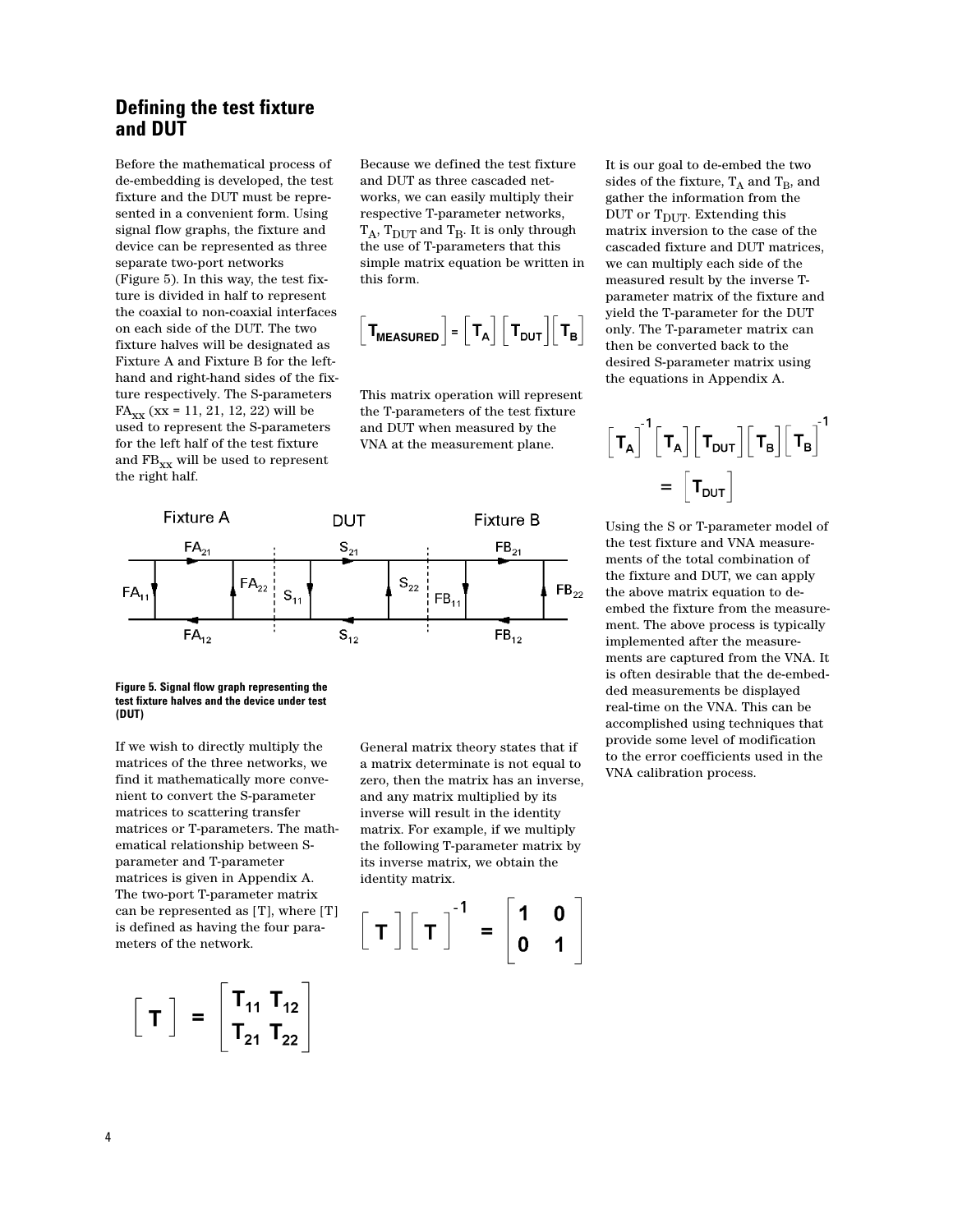## **Test Fixture Models**

Before we can mathematically de-embed the test fixture from the device measurements, the S or T-parameter network for each fixture half needs to be modeled. Because of the variety of printed circuit types and test fixture designs, there are no simple textbook formulations for creating an exact model. Looking at the whole process of de-embedding, the most difficult part is creating an accurate model of the test fixture. There are many techniques that can be used to aid in the creation of fixture models, including simulation tools such as Agilent Advanced Design System (ADS) and Agilent High Frequency Structure Simulator (HFSS). Often observation of the physical structure of the test fixture is required for the initial fixture model. Measurements made on the fixture can be used to optimize the fixture model in an iterative manner. Time domain techniques, available on most network analyzers, can also be very useful when optimizing the fixture model.2

Let's examine several fixture models that can be used in the de-embedding process. We will later show that some of the simpler models are used in the firmware of many vector network analyzers to directly perform the appropriate de-embedding without requiring the T-parameter matrix mathematics.

The simplest model assumes that the fixture halves consist of perfect transmission lines of known electrical length. For this case, we simply shift the measurement plane to the DUT plane by rotating the phase angle of the measured S-parameters (Figure 6). If we assume the phase angles,  $\theta_A$  and  $\theta_B$ , represent the phase of the right and left test fixture halves respectively, then the Sparameter model of the fixture can be represented by the following equations.

$$
\mathbf{S}_{\mathsf{A}} = \begin{bmatrix} 0 & e^{-j\theta_{\mathsf{A}}} \\ e^{-j\theta_{\mathsf{A}}} & 0 \end{bmatrix}
$$

$$
\mathbf{S}_{\mathsf{B}} = \begin{bmatrix} 0 & e^{-j\theta_{\mathsf{B}}} \\ e^{-j\theta_{\mathsf{B}}} & 0 \end{bmatrix}
$$

The phase angle is a function of the length of the fixture multiplied by the phase constant of the transmission line. The phase constant, β, is defined as the phase velocity divided by the frequency in radians.This simple model assumes that the fixture is a lossless transmission line that is matched to the characteristic impedance of the system. An easy way to calculate the S-parameter values for this ideal transmission line is to use a software simulator such as Agilent ADS. Here, each side of the test fixture can be modeled as a 50-ohm transmission line using the appropriate phase angle and reference frequency (Figure 7). Once the simulator calculates all the S-parameters for the circuit, the information can be saved to data file for use in the de-embedding process. This model only accounts for the phase length between the measurement and device planes. In some cases, when the fixture is manufactured with low-loss dielectric materials and uses well-matched transitions from the coaxial to noncoaxial media, this model may provide acceptable measurement accuracy when performing deembedding.



## **Figure 7. Agilent ADS model for the test fixture using an ideal two-port transmission line**

An improved fixture model modifies the above case to include the insertion loss of the fixture. It can also include an arbitrary characteristic impedance,  $Z_A$ , or  $Z_B$ , of the noncoaxial transmission line (Figure 8). The insertion loss is a function of the transmission line characteristics and can include dielectric and conductor losses. This loss can be represented using the attenuation factor, α, or the loss tangent, tanδ.



**Figure 6. Modeling the fixture using an ideal transmission line**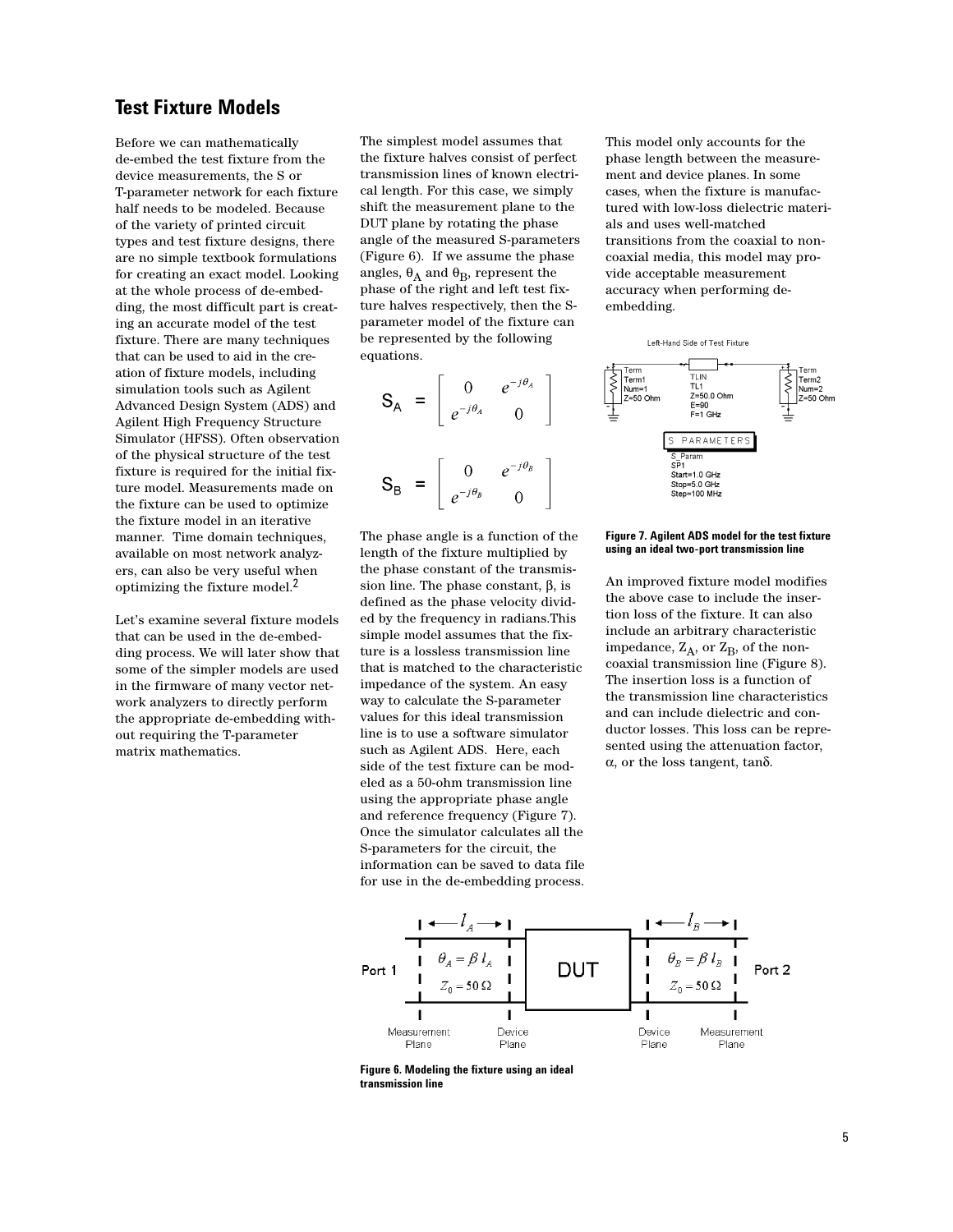

## **Figure 8. Modeling the fixture using a lossy transmission line**

To improve the fixture model, it may be possible to determine the actual characteristic impedance of the test fixture's transmission lines,  $Z_A$  and  $Z_B$ , by measuring the physical characteristics of the fixture and calculating the impedance using the known dielectric constant for the material. If the dielectric constant is specified by the manufacturer with a nominal value and a large tolerance, then the actual line impedance may vary over a wide range. For this case, you can either make a best guess to the actual dielectric constant or use a measurement technique for determining the characteristic impedance of the line. One technique uses the time domain option on the vector network analyzer. By measuring the frequency response of the fixture using a straight section of transmission line, the analyzer will convert this measurement into a Time Domain Reflectometer (TDR) response that can be used to determine the impedance of the transmission line. Refer to the analyzer's User's Guide for more information.

Once again, a software simulator can be used to calculate the required S-parameters for this model. Figure 9 shows the model for the test fixture half using a lossy transmission line with the attenuation specified using the loss tangent. For this model, the line impedance was modified to a value of 48-ohms based on physical measurements of the transmission line width and dielectric thickness and using a nominal value for the dielectric constant.





We will later find that many vector network analyzers, such as the Agilent E8358A, can easily implement this model by allowing the user to enter the loss, electrical delay and characteristic impedance directly into the analyzers "calibration thru" definition.

The last model we will discuss includes the complex effects of the coax-to-non-coaxial transitions as well as the fixture losses and impedance differences we previously discussed. While this model can be the most accurate, it is the hardest one to create because we need to include all of the non-linear effects such as dispersion, radiation and coupling that can occur in the fixture. One way to determine the model is by using a combination of measurements of known devices placed in the fixture (which can be as simple as a straight piece of transmission line) and a computer model whose values are optimized to the measurements. A more rigorous approach uses an electromagnetic (EM) simulator, such as Agilent HFSS, to calculate the S-parameters of the test fixture. The EM approach can be very accurate as long as the physical test fixture characteristics are modeled correctly in the simulator.

As an example, we will show a model created by optimizing a computer simulation based on a series of measurements made using the actual test fixture. We begin by modeling a coax-to-microstrip transition as a lumped series inductance and shunt capacitance (Figure 10). The values for the inductance and capacitance will be optimized using the measured results from the straight 50-ohm microstrip line placed in the test fixture. An ADS model is then created for the test fixture and microstrip line using this lumped element model.



**Figure 10. Simplified model of a coax to microstrip transition**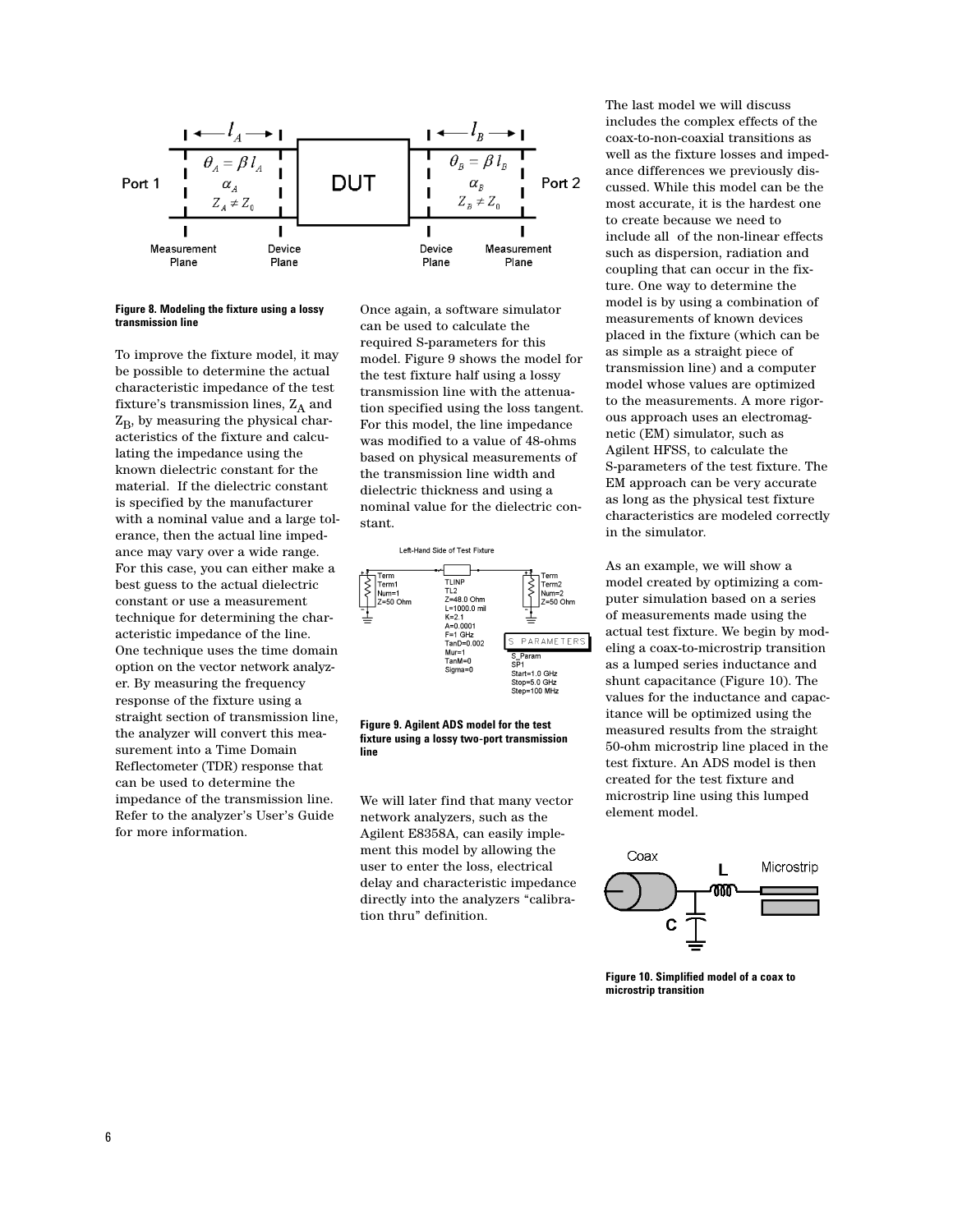The Agilent ADS model, shown in Figure 11, use the same lumped element components placed on each side to model the two test fixture transitions. A small length of coax is used to represent the coaxial section for each coax-to-microstrip connector. A microstrip thru line is placed in the center whose physical and electrical parameters match the line measured in the actual test fixture. This microstrip model requires an accurate value for dielectric constant and loss tangent for the substrate material used. Uncertainty in these values will directly affect the accuracy of the model.

S-parameters measurements are then made on the test fixture and the microstrip thru line using a vector network analyzer such as the Agilent E8358A. The four S-parameters can be directly imported into the ADS software over the GPIB. The model values for inductance and capacitance are optimized using ADS until a good fit is obtained between the measurements and the simulated results. As an example, Figure 12 shows the measured and optimized results for the magnitude of S11 using the test fixture with a microstrip thru line. All four S-parameters should be optimized



**Figure 11. Agilent ADS model of test fixture and microstrip line** 



**Figure 12. Comparison of S11 for the measured and modeled microstrip thru line** 

and compared to the measured S-parameters to verify the accuracy of the model values. Because of nonlinear effects in the transition, this simplified lumped element model for the transition may only be valid only over a small frequency range. If broadband operation is required, an improved model must be implemented to incorporate the non-linear behavior of the measured S-parameters as a function of frequency.

Once the lumped element parameters are optimized, the S-parameters for each half of the test fixture can be simulated and saved for use by the de-embedding algorithm. Keep in mind that it is necessary to include the actual length of microstrip line between the transition and device when calculating the S-parameters for the test fixture halves.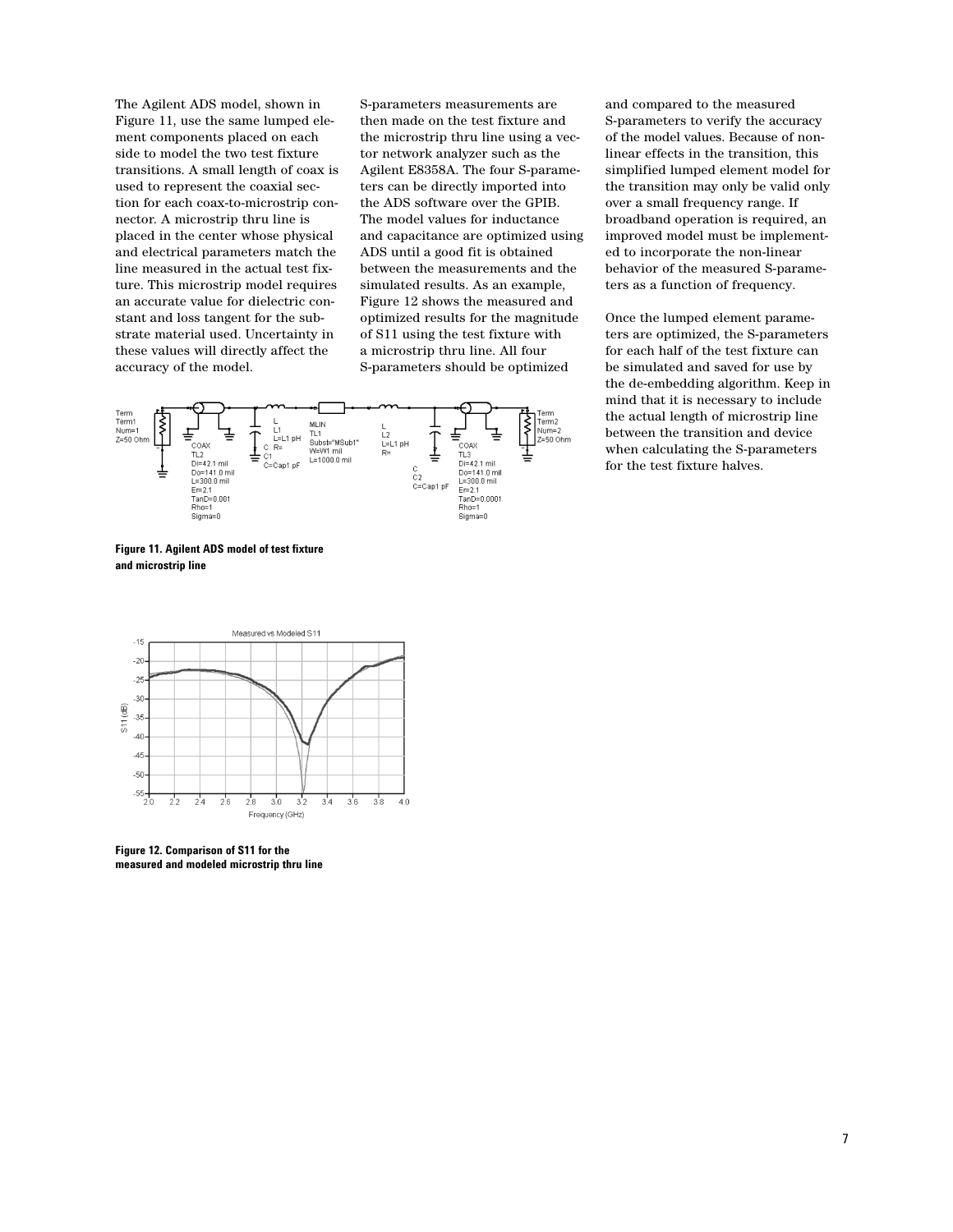# **The de-embedding process**

Whether a simplified model, such as a length of ideal transmission line, or a complex model, created using an EM simulator, is used for the test fixture, it is now necessary to perform the de-embedding process using this S-parameter model. There are two main ways the deembedding process can be implemented. The first technique uses measured data from a network analyzer and processes the data using the T-parameter matrix calculations discussed in the previous section. The second technique uses the network analyzer to directly perform the de-embedding calculations, allowing the user to examine the deembedding response in real-time. This technique is accomplished by modifying the calibration error terms in the analyzer's memory.

## *The Static Approach*

This approach uses measured data from the test fixture and DUT gathered at the measurement plane. The data can be exported from the network analyzer or directly imported into a simulation tool, such as ADS, over the GPIB. Using the fixture model, the de-embedding process is performed using T-parameter matrix calculations or the negation model in ADS.3 Once the measurements are de-embedded, the data is displayed statically on a computer screen or can be downloaded into the analyzer's memory for display.

There are five steps for the process of de-embedding the test fixture using T-parameters:

*Step 1:* Create a mathematical model of the test fixture using S or T-parameters to represent each half of the fixture.

*Step 2:* Using a vector network analyzer, calibrate the analyzer using a standard coaxial calibration kit and measure the S-parameters of the device and fixture together. The Sparameters are represented as complex numbers.

*Step 3:* Convert the measured Sparameters to T-parameters.

*Step 4:* Using the T-parameter model of the test fixture, apply the deembedding equation to the measured T-parameters.

$$
\left[\mathbf{T}_{\mathsf{DUT}}\right] = \left[\mathbf{T}_{\mathsf{A}}\right]^{-1} \left[\mathbf{T}_{\mathsf{M}}\right] \left[\mathbf{T}_{\mathsf{B}}\right]^{-1}
$$

*Step 5:* Convert the final T-parameters back to S-parameters and display the results. This matrix represents the S-parameters of the device only. The test fixture effects have been removed.

## *The Real-Time Approach*

This real-time approach will be detailed in the following sections of this application note. For this technique, we wish to incorporate the test fixture S-parameter model into the calibration error terms in the vector network analyzer. In this way, the analyzer is performing all the de-embedding calculations, which allows the users to view real-time measurements of the DUT without the effects of the test fixture.

Most vector network analyzers are capable of performing some modification to the error terms directly from the front panel. These include port extension and modifying the calibration "thru" definition. Each of these techniques will now be discussed, including a technique to modify the traditional twelve-term error model to include the complete S-parameter model for each side of the test fixture.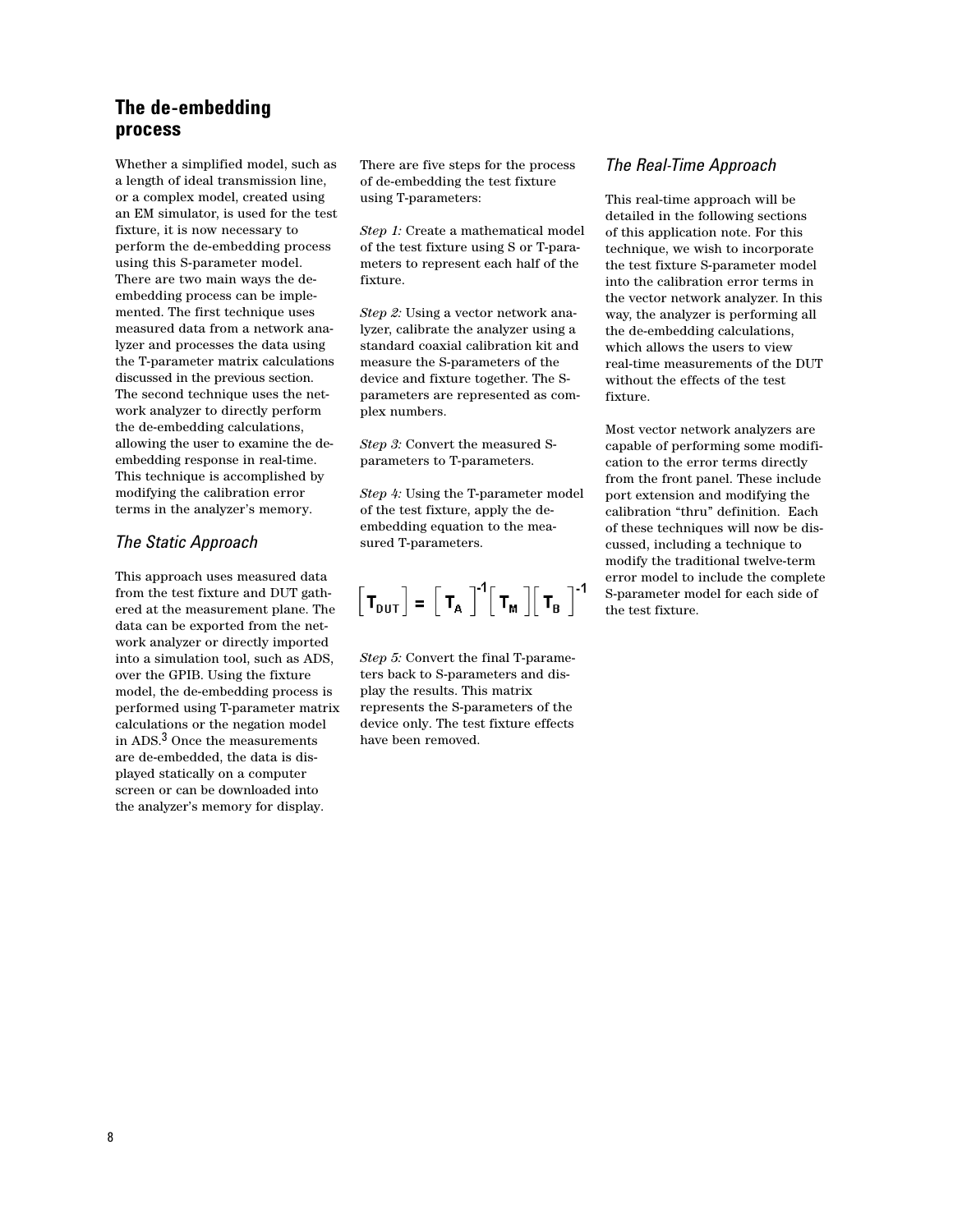# **Simple corrections for fixture effects**

## *Port extensions*

The simplest form of de-embedding is port extensions, which mathematically extends the measurement plane towards the DUT. This feature is included in the firmware of most modern network analyzers such as the Agilent E8358A. Port extensions assume that the test fixture looks like a perfect transmission line of some known phase length. It assumes the fixture has no loss, a linear phase response, and constant impedance. Port extensions are usually applied to the measurements after a two-port calibration has been performed at the end of the test cables. If the fixture performance is considerably better than the specifications of the DUT, this technique may be sufficient.

Port extension only adds or subtracts phase length from the measured S-parameter. It does not compensate for fixture losses or impedance discontinuities. In most cases, there will be a certain amount of mismatch interaction between the coax-to-fixture transition and the DUT that will create uncertainty in the measured S-parameter. This uncertainty typically results in an observed ripple in the S-parameter when measured over a wide frequency range. As an example, consider the measurements shown in Figure 13 of a short placed at the end of two different constant impedance transmission lines: a high-quality coaxial airline (upper curve), and a microstrip transmission line (lower curve). Port extensions were used to move the measurement plane up to the short. However, as seen in the figure, port extension does not compensate for the losses in the transmission line.

Also note that the airline measurement exhibits lower ripple in the measured S11 trace while the coaxto-microstrip test fixture shows a much larger ripple. Generally, the ripple is caused by interaction between the discontinuities at the measurement and device planes. The larger ripple in the lower trace results from the poor return loss of the microstrip transition (20 dB versus >45 dB for the airline). This ripple can be reduced if improvements are made in the return loss of the transition section.



**Figure 13. Port extension applied to a measurement of a short at the end of an airline (upper trace) and at the end of a microstrip transmission line (lower trace)**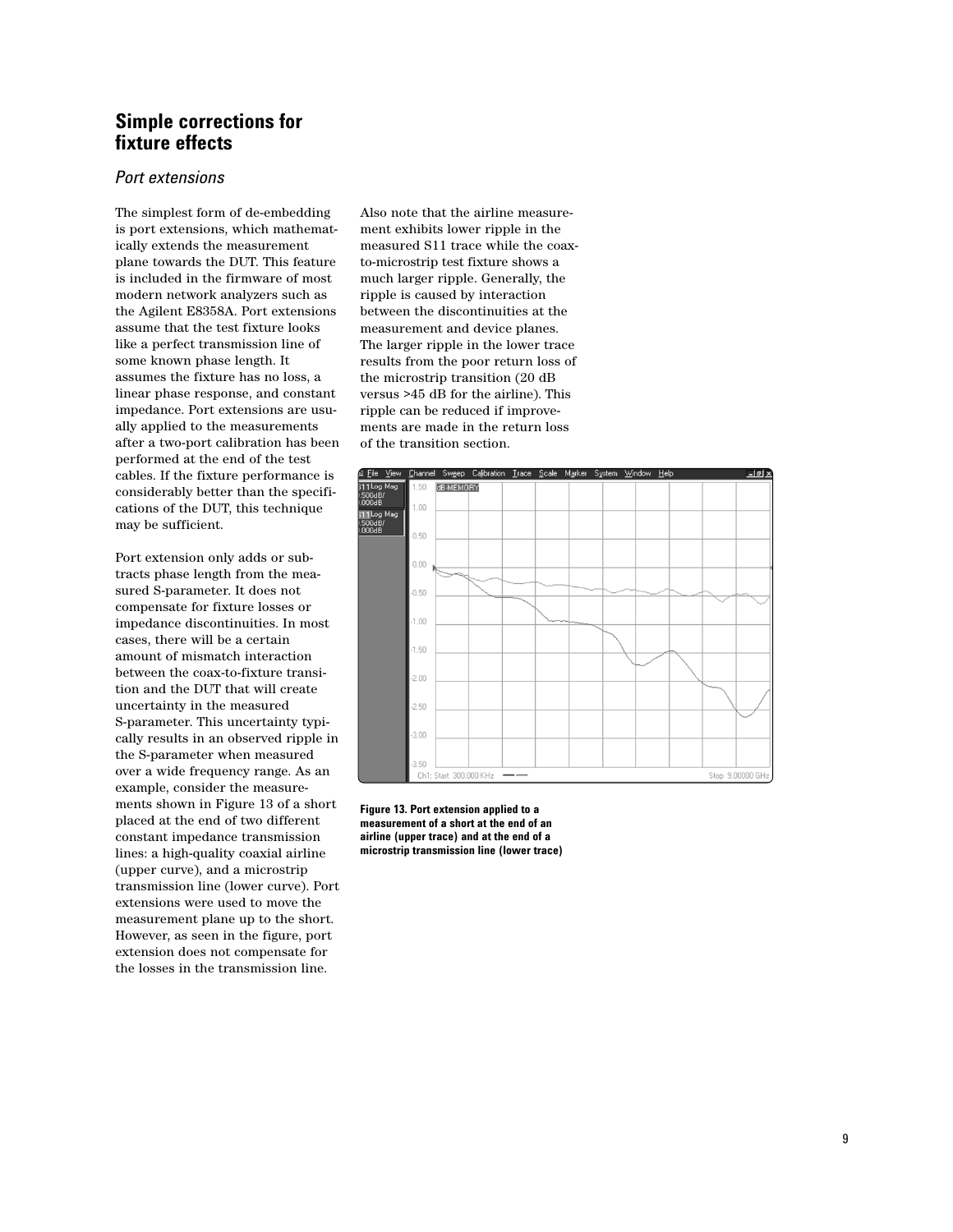## *Modifying calibration standards*

During calibration of the vector network analyzer, the instrument measures actual, well-defined standards such as the open, short, load and thru, and compares the measurements to ideal models for each standard. Any differences between the measurements and the models are used to compute the error terms contained within the measurement setup. These error terms are then used to mathematically correct the actual measurements of the device under test. This calibration process creates a reference or calibration plane at the point where the standards are connected. As long as a precise model is known for each calibration standard, an accurate reference plane can be established. For example, in some Agilent coaxial calibration kits, the short standard is not a true short at the reference plane, it is actually an "offset" short. The offset short consists of a small piece of coaxial transmission line placed between the connector and the true short. When selecting a calibration kit (definition), you are instructing the instrument to use the correct model for the offset short. For example, when using the Agilent 85033C 3.5mm coaxial calibration kit, the short standard uses an offset length of 50 ohm transmission line equal to a delay of 16.695 psec. When the analyzer uses the proper model for the offset short, then the reference will be correctly calculated.

Another way to implement the reference plane or port extensions, discussed in the previous section, would be to redefine the cal kit definitions for each of the calibration standards. For example, if we wanted to extend each reference plane a value of 100 psec past the point of calibration, we can modify each standard definition to include this 100 psec offset. This value would be subtracted from the original offset delay of the short, open and load standards. The "thru" definition would include the total delay of the extensions from each port. As an example, when using the Agilent 85033E cal kit, we would modify the short definition to have an offset delay of –68.202 psec (calculated from 31.798–100 psec, with the original 3.5mm short delay of 31.798 psec). The same approach is applied to the open and load standards. The "thru" definition would have an offset delay of –200 psec (0–100–100 psec, using the original thru delay of 0 psec). The thru definition requires the delay contributions from the port 1 and port 2 port extensions.

The calibration kit definition actually includes three offset characteristics for each standard.7 They are Offset Delay, Offset Loss and Offset Impedance (Z0). These three characteristics are used to accurately model each standard so the analyzer can establish a reference plane for each of the test ports.

Fixture de-embedding can be accomplished by adjusting the calibration kit definition table to include the effects of the test fixture. In this way, some of the fixture characteristics can be included in the error terms determined during the coaxial calibration process. Once the calibration is complete, the analyzer will mathematically remove the delay, loss and impedance of the fixture. It should be noted that some accuracy improvements would be seen over the previously discussed port extension technique, but some assumptions made about the fixture model will limit the overall measurement accuracy of the system. We will now discuss the implementation and limitations of modifying the cal kit definition to include the characteristics of the test fixture.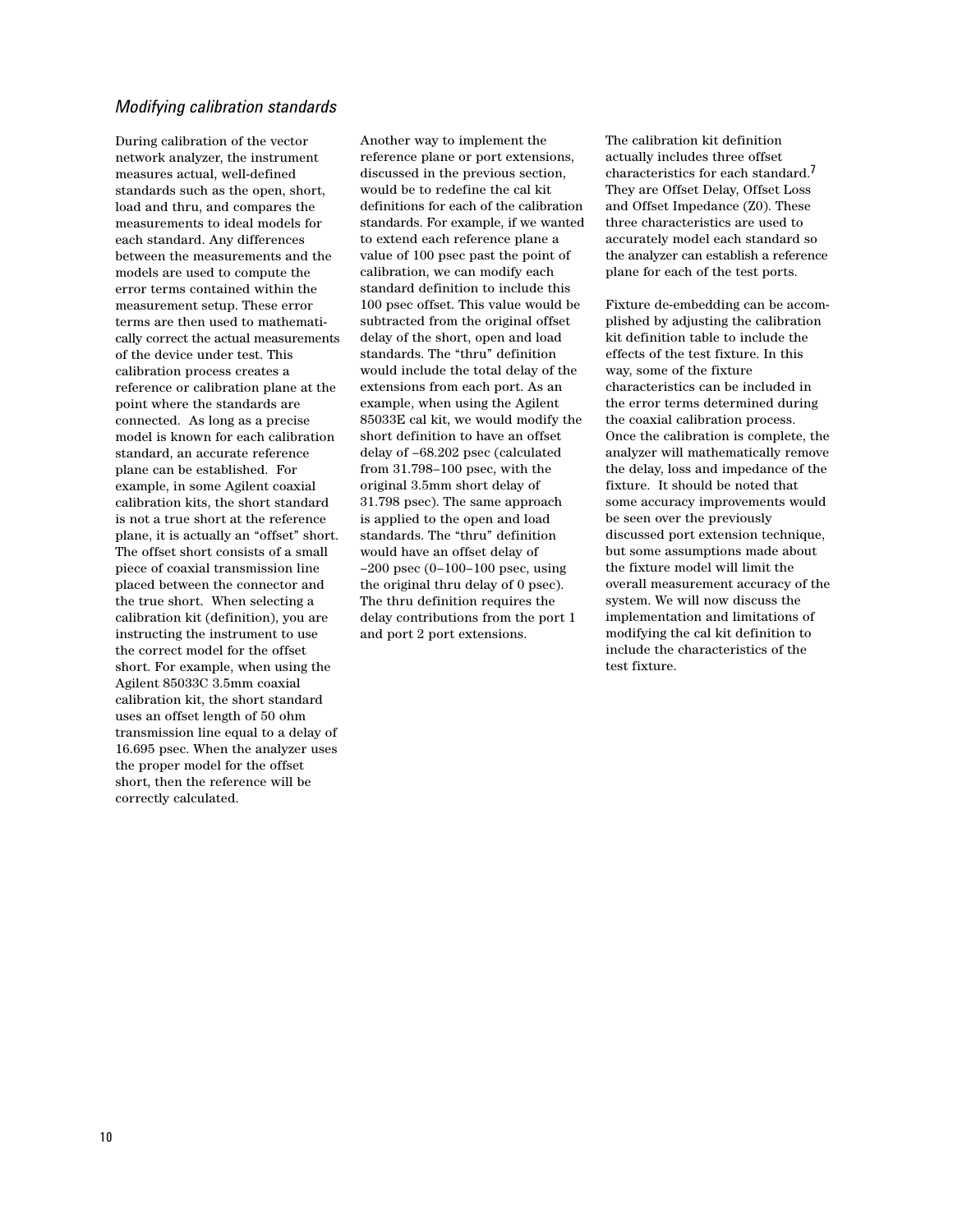## **Offset delay**

The test fixture will have electrical delay between the measurement plane and DUT due to the signal transmission time through the fixture. For coaxial transmission lines, the delay can be obtained from the physical length, propagation velocity of light in free space and the permittivity constant.

$$
Delay (seconds) = \frac{\ell \sqrt{\varepsilon_r}}{c}
$$

 $\ell$  = Physical length in meters

 $\varepsilon_r$  = Relative permittivity

c = 2.997925 x 10 $\degree$  m/s

Here we assumed that the relative permeability, µr, equals one. Note the electrical delay for transmission lines other than coax, such as microstrip, will have a require a modification to the above equation due the change in the effective permittivity of the transmission media. Most RF software simulators, such as the Agilent ADS LineCalc tool, will calculate the effective phase length and effective permittivity of a transmission line based on the physical parameters of the circuit. The effective phase can be converted to electrical delay using the following equation.

Delay (seconds) =  $-\frac{\phi}{360 f}$ 

 $\phi$  Effective phase (degrees)

Frequency (Hz)  $f$ 

The "thru" standard would be modified to include the delay from the total fixture length. The short, open and load standards would be modified to one half this delay, since we are extending the reference planes half way on each side. Here we assume that the device under test is placed directly in the middle of the fixture. Note that adjustments can be made to the cal kit definition table should the fixture be asymmetrical. In this case two sets of shorts, opens and loads would be defined, a separate set for each test port.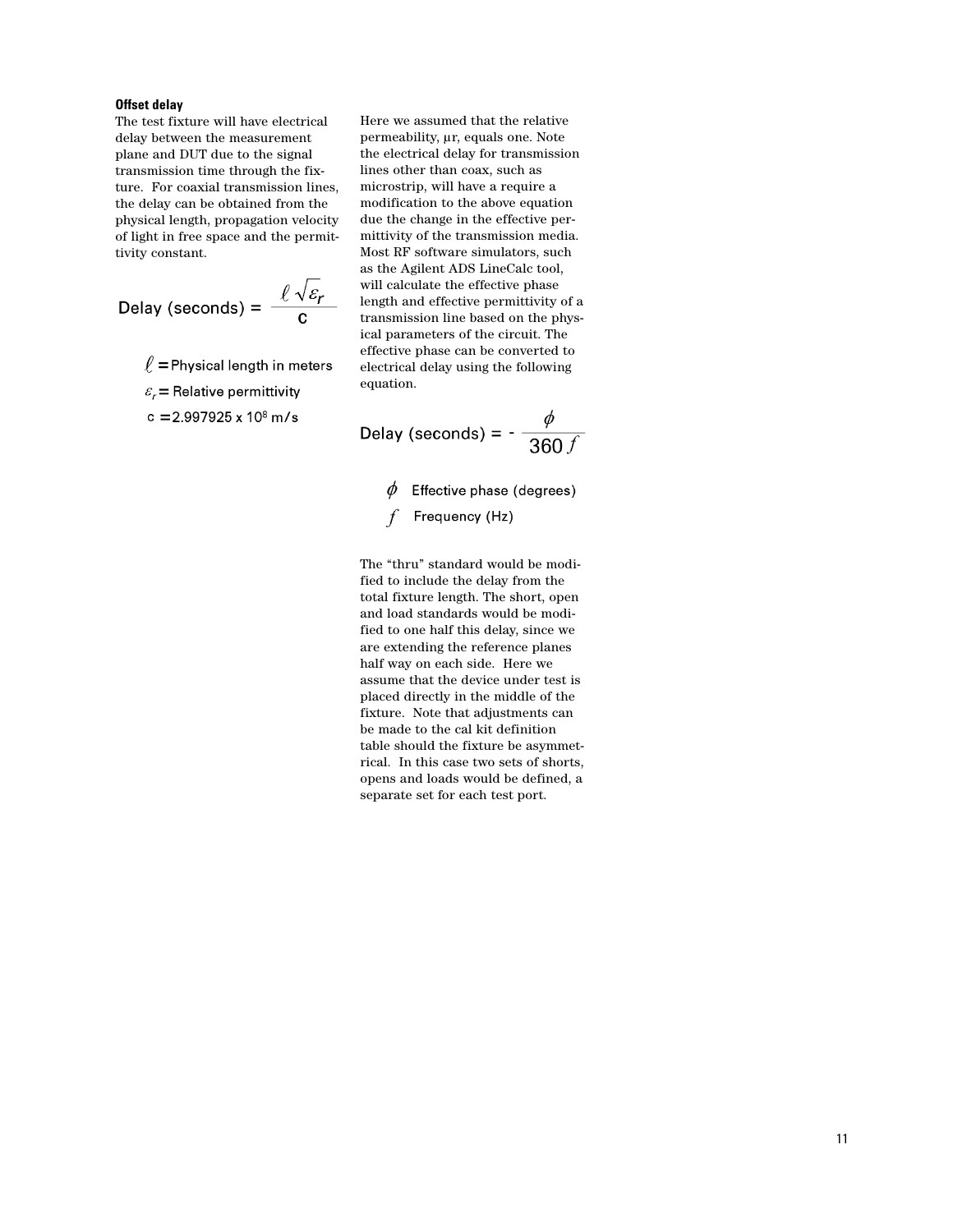## **Offset loss**

The network analyzer uses the offset loss to model the magnitude loss due to skin effect of a coaxial type standard. Because the fixture is non-coaxial, the loss as a function of frequency may not follow the loss of a coaxial transmission line so the value entered may only approximate the true loss of the fixture. The value of loss is entered into the standard definition table as gigohms/second or ohms/ nanosecond at 1 GHz.

The offset loss in gigohms/second can be calculated from the measured loss at 1 GHz and the physical length of the particular standard by the following equation:

$$
\text{offset Loss } \left| \left( \frac{G\Omega}{s} \right) \right|_{16\text{Hz}} \quad = \frac{\text{dB}_{\text{loss}} \mid 16\text{Hz}^{\text{C}} \ \sqrt{\epsilon_{\text{T}}} \, Z_{\text{0}}}{10 \log_{10}(\text{e}) \ell}
$$

where:

 $\text{dB}_{\text{loss}}$ @ 1GHz = measured insertion loss at 1 GHz

 $Z_0$  = offset  $Z_0$ 

 $\ell$  = physical length of the offset

Figure 14 shows the true insertion loss of a microstrip thru line (lower trace). This figure also shows a S21 measurement of the fixture "thru" after modifying the cal kit definition to include the effects of the fixture loss (top curve). For this case, we would expect the measured loss of the fixture "thru" (after calibration) to be a flat line with 0 dB insertion loss. The actual measurement shows a trade-off between the high and low frequencies by adjusting the offset loss to be optimized in the middle of the band. The offset loss was set to 10 Gohm/sec for the FR-4 material used. For this case, a 3-inch length of microstrip 50-ohm transmission line was used with an approximate dielectric constant of 4.3 and loss tangent value of 0.012. The value of 10 Gohm/sec for the offset loss is a good compromise across the 300 kHz to 9 GHz frequency range. This value can easily be modified to optimize the offset loss over the frequency range of interest.



**Figure 14. Measurement of a microstrip "thru" line (lower trace) and the test fixture "thru" after the VNA was calibrated with a modified adapter loss (upper trace)**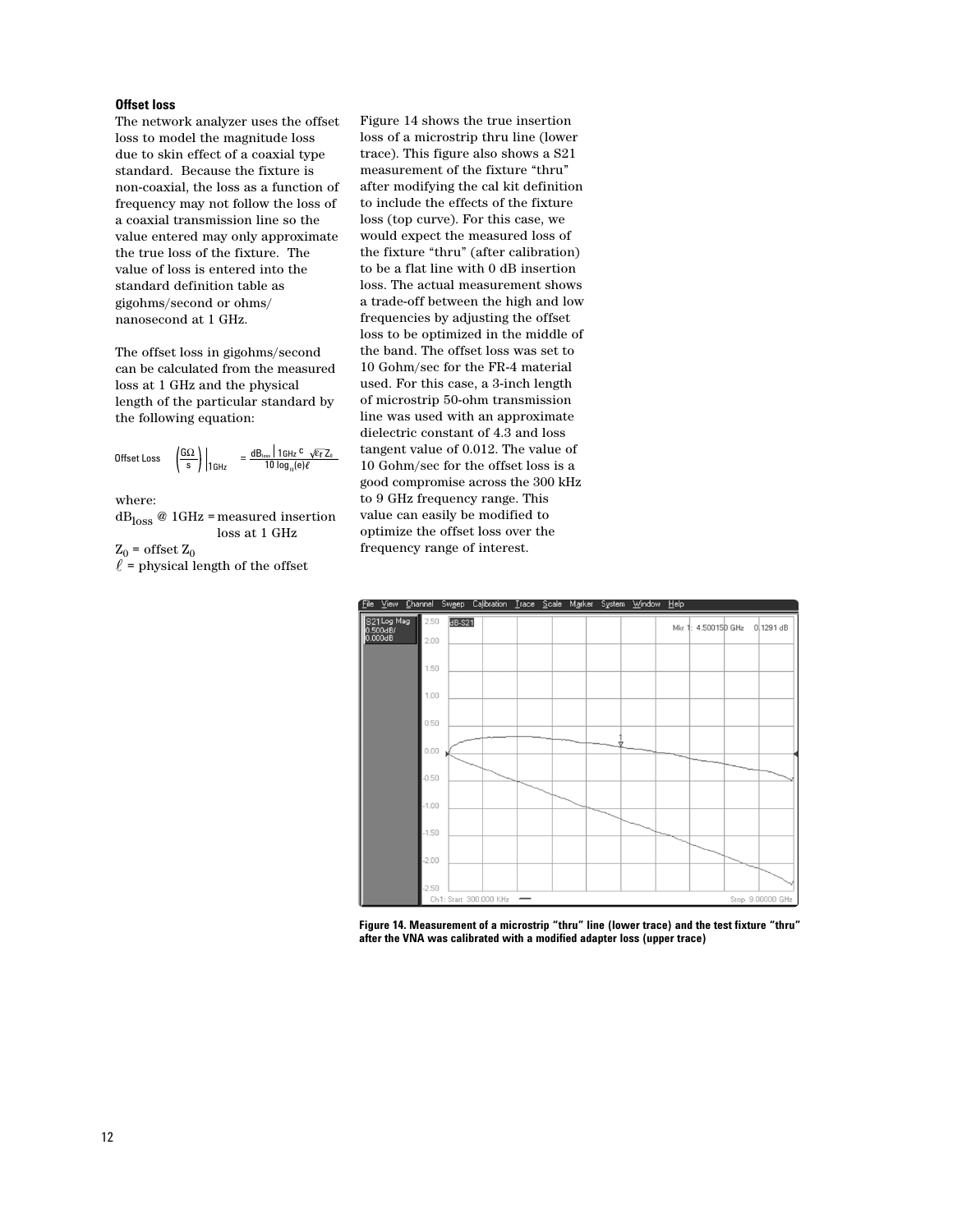## Offset Z<sub>0</sub>

The offset  $Z_0$  is the characteristic impedance within the offset length. Modification of this term can be used to enter the characteristic impedance of the fixture.

## **Modifying the standards definition**

Modification of the cal kit standards definition is easily performed on the E8358A using the Advanced Modify Cal Kit dialog. Figure 15 shows the definition table which is used to change the offset delay, offset loss and offset impedance for the short, open, load and thru model definitions.

We begin the process by selecting the coaxial cal kit that will be used to calibrate the vector network analyzer over the frequency range of interest. We also require the values for offset delay, loss and impedance of the test fixture. As an example, we will assume that the total "thru" delay of the fixture is 650 psec, the offset loss is calculated as 10 Gohm/s and the offset impedance is 50 ohms. We will also assume that the fixture is symmetrical and each half of the fixture introduces 325 psec of delay (this value will be used to modify the short, open and load definitions). The selected coaxial calibration kit definition will now be modified to include the characteristics of the test fixture.

Adjust the short delay to a value calculated by subtracting the delay introduced by the fixture half, from the original definition. For example, when using the 85033E 3.5mm calibration kit, the original offset delay is defined as 31.798 psec. Change this value to –293.202 psec (calculated from 31.798-325 psec, in our example). Modify the loss to 10 Gohm/s. The offset impedance can remain at 50 ohms for this example. Perform the same adjustments for the open and load definitions.

The thru delay is modified to a value equal to original delay minus the total delay thru the test fixture. For this example, the modified thru delay would be set to –650 psec, since the original delay is 0 psec. The thru loss is also set to 10 Gohms/ sec and  $Z_0$  is 50 ohms.

Once the standards definitions are modified to include the test fixture characteristics, the updated cal kit can be saved as a user kit on the network analyzer. Give the new cal kit a specific name to distinguish it from the other kits stored in the analyzer memory. The E8358A PNA also assigns Kit ID numbers to each cal kit definition table.

The analyzer calibration can now be performed using a standard coaxial, full two-port calibration with the new cal definition selected for the cal kit type. The test fixture is not connected until after the coaxial calibration is complete. The error correction mathematics in the analyzer will include the effects of the test fixture loss, delay and impedance in the calibration.

Changing the offset definitions will compensate for the linear phase shift, constant impedance and, somewhat approximate the loss of the test fixture. Here we are assuming that the loss of the fixture follows the skin effect loss of a coaxial transmission, which in most cases is not exactly valid. It also assumes that any mismatches between the transitions are solely created from an impedance discontinuity. Generally, the coaxial to non-coaxial transition cannot be modeled in such a simple manner and more elaborate models need to be implemented for the test fixture. Introduction of complex models for the fixture will require modifying the twelve-term error model used by the VNA during the error correction process. The next section describes the error model used by the vector network analyzer and the process that can be used to modify the error terms stored in the analyzer's memory.



**Figure 15 E8358A PNA dialog showing the modified cal kit definition**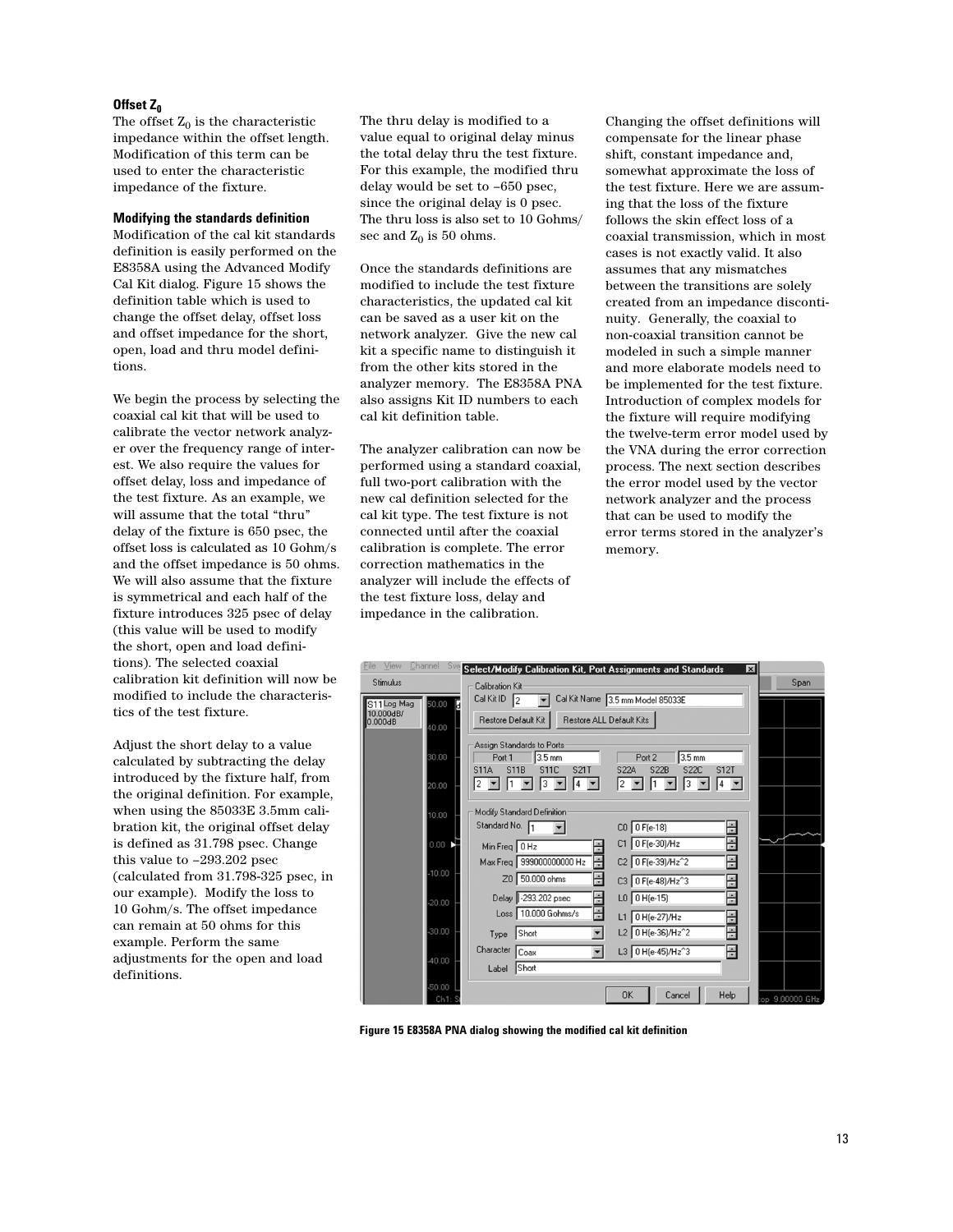# **Modifying the twelveterm error model**

In this section, we review the twelve-term error model used in the VNA to remove the systematic error of the test equipment. We then develop the de-embedding mathematics in order to combine the test fixture model into the VNA's error model. In this way, the VNA can directly display measurement data without including the effects of the fixture.

## *VNA calibration and error models*

Measurement errors exist in any network measurement. When using a VNA for the measurement, we can reduce the measurement uncertainty by measuring or calculating the causes of uncertainty. During the VNA calibration, the system measures the magnitude and phase responses of known devices, and compares the measurement with actual device characteristics. It uses the results to characterize the instrument and effectively remove the systematic errors from the measured data of a DUT.8

Systematic errors are the repeatable errors that result from the non-ideal measurement system. For example, measurement errors can result from directivity effects in the couplers, cable losses and mismatches between the test system and the DUT. A typical two-port coaxial test system can be modeled as having twelve errors that can be corrected. These errors are characterized during system calibration and mathematically removed from the DUT measurements. As long as the measurement system is stable over time and temperature, these errors are repeatable and the same calibration can be used for all subsequent measurements.

In a way, the VNA calibration process is de-embedding the system errors from the measurement. Figure 16 shows the three system errors involved when measuring a one-port device. These errors separate the DUT measurement from an ideal measurement system.  $E_{df}$  is the forward directivity error term resulting from signal leakage through the directional coupler on Port 1.  $E_{rf}$  is the forward reflection tracking term resulting from the path differences between the test and reference paths.  $E_{sf}$  is the forward source match term resulting from the VNA's test port impedance not being perfectly matched to the source impedance. We can refer to this set of terms as the Error Adapter coefficients of the one-port measurement system. These forward error terms are defined as those associated with Port 1 of the VNA. There are another three terms for the reverse direction associated with reflection measurements from Port 2.

The VNA calibration procedure requires a sufficient number of known devices or calibration standards. In this case three standards are used for a one-port calibration. The VNA calculates the terms in the Error Adapter based on direct or raw measurements of these standards. A typical coaxial calibration kit contains a short, open and load standard for use in this step of the process. Once the Error Adapter is characterized, corrected measurements of a DUT can be display directly on the VNA display. The equation for calculating the actual  $S<sub>11A</sub>$  of the DUT is shown below. This equation uses the three reflection error terms and the measured  $\rm S_{11M}$  of the DUT.

$$
S_{11A} = \frac{(S_{11M} - E_{df})}{E_{sf}(S_{11M} - E_{df}) + E_{rf}}
$$



**Figure 16. Signal flow diagram of a one-port error adapter model**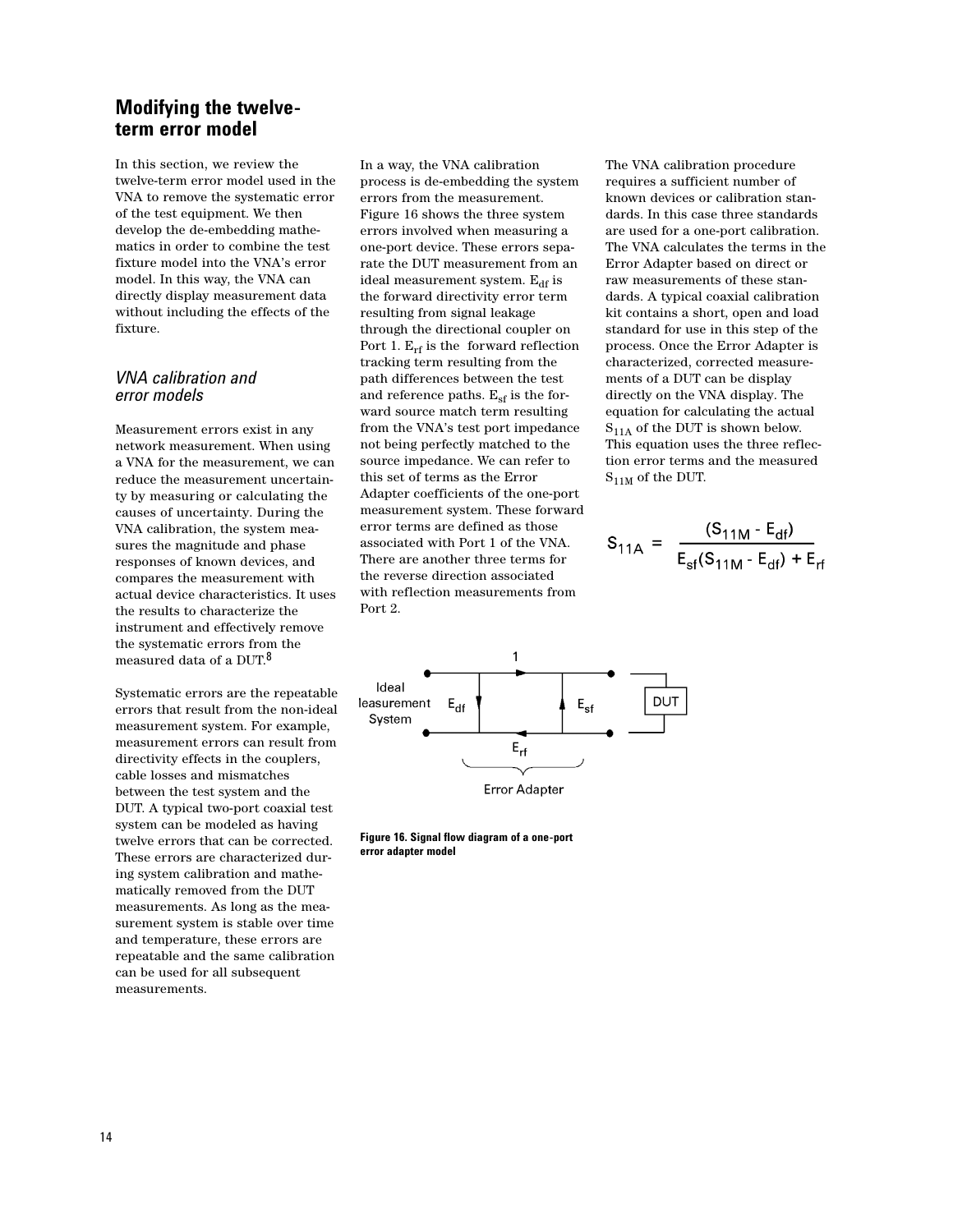Expanding the above model of the Error Adapter for two-port measurements, we find that there exists an additional three error terms for measurements in the forward direction. Once again, we define forward measurements as those associated with the stimulus signal leaving Port 1 of the VNA. The additional error terms are  $E_{tf}$ ,  $E_{lf}$ , and  $E_{xf}$  for forward transmission, forward load match and forward crosstalk respectively. The total number of error terms is twelve, six in the forward direction and six in the reverse. The flow diagram for the forward error terms in the two-port error model is shown in Figure 17. This figure also shows the S-parameters of the DUT. This forward error model is used to calculate the actual S11 and S21 of the DUT. Calculations of the actual S12 and S22 are performed using the reverse error terms. The error model for the reverse direction is the same as in Figure 17, with all of the forward terms replaced by reverse terms.8

## *Modifying the error terms to include the fixture error*

If we examine the forward error model and insert a test fixture before and after the DUT, we can create a new flow graph model that includes the fixture terms. Figure 18 shows the original forward calibration terms being cascaded with the fixture error terms. This figure also shows how the two sets of error terms can be combined into a new set of forward error terms denoted with a primed variable. The same holds true for the reverse error model. It should be noted that for the VNA to correct for both the systematic errors in the test equipment and errors in the test fixture, the combined error model must still fit into a traditional twelve-term error model. This includes using a unity value for the forward transmission term on the left side of the flow diagram.9



**Figure 17. Signal flow diagram of the forward two-port error terms**



**Figure 18. Signal flow diagram of the combined test fixture S-parameters with the forward two-port error terms**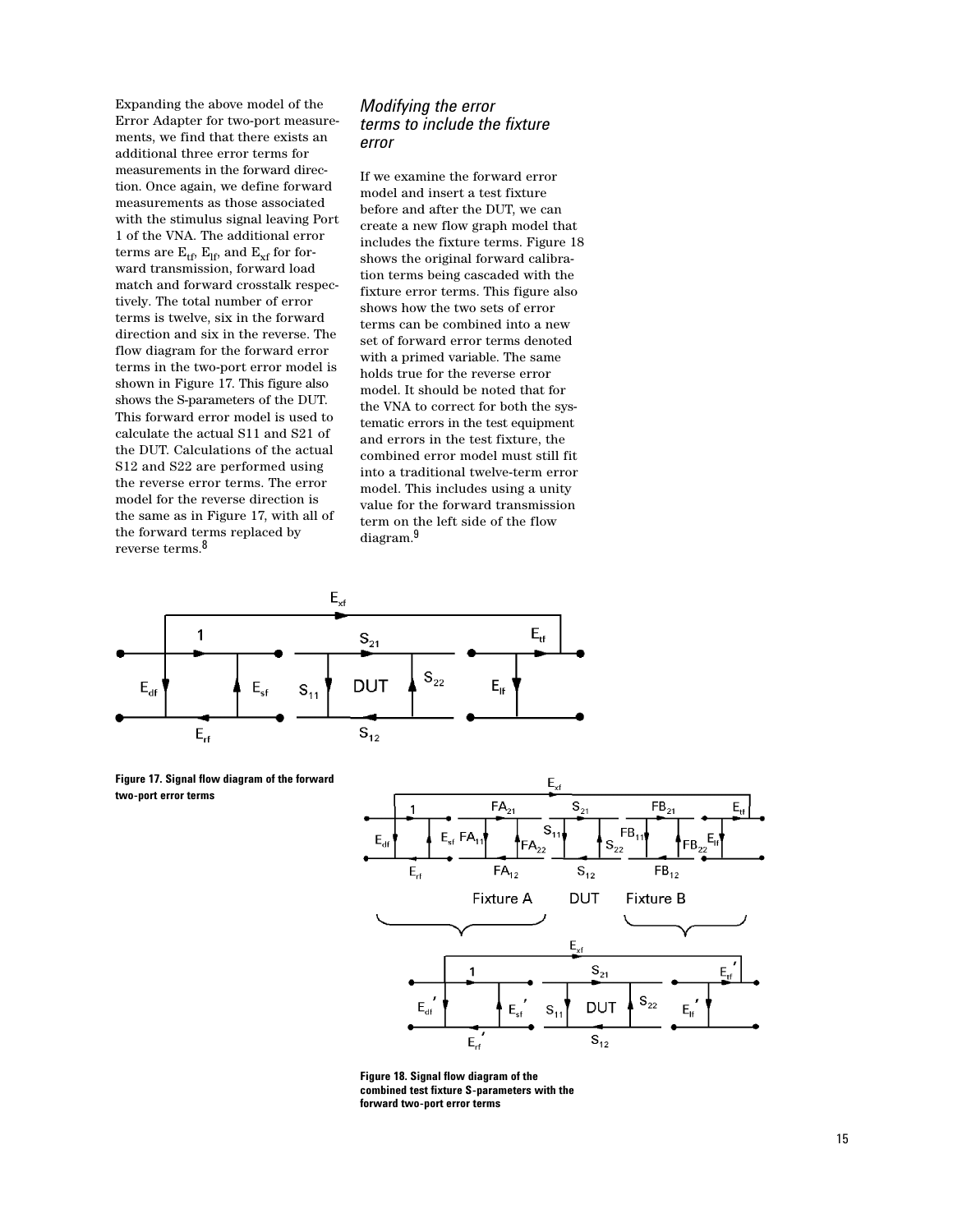Renormalizing the modified error terms, we find the set of equations that are used to represent the combined errors of the instrument and the fixture. Once these terms are entered into the analyzer's error correction algorithm, the displayed measurements will be those of the DUT only at the device plane. The test fixture effects will be de-embedded from the measurement.

$$
E_{df} = E_{df} + \frac{(E_{ff}E_{A_{11}})}{(1 - E_{sf}E_{A_{11}})} \qquad E_{dr} = E_{dr} + \frac{(E_{rf}E_{B_{22}})}{(1 - E_{sf}E_{B_{21}})}
$$
\n
$$
E_{g'} = EA_{22} + \frac{(E_{g'}FA_{12}F_{A_{21}})}{(1 - E_{sf}F_{A_{11}})} \qquad E_{sr} = FB_{11} + \frac{(E_{sr}FB_{12}FB_{21})}{(1 - E_{sr}FB_{22})}
$$
\n
$$
E_{rf} = (1 - E_{sf}FA_{11})^2 \qquad E_{rr} = \frac{(E_{rr}FB_{12}FB_{21})}{(1 - E_{sr}FB_{22})^2}
$$
\n
$$
E_{g'} = FB_{11} + \frac{(E_{lf}FB_{12}FB_{21})}{(1 - E_{lf}FB_{22})} \qquad E_{lr} = FA_{22} + \frac{(E_{lr}FA_{12}FA_{21})}{(1 - E_{lr}FA_{11})}
$$
\n
$$
E_{g'} = \frac{(E_{g'}FA_{21}FB_{21})}{((1 - E_{lf}FB_{22})(1 - E_{sf}F_{A_{11}}))} \qquad E_{tr} = \frac{(E_{tr}FA_{12}FB_{12})}{((1 - E_{lr}FA_{11})(1 - E_{sr}FB_{22}))}
$$
\n
$$
E_{sf} = E_{sf}
$$
\n
$$
E_{sr} = E_{sr}
$$
\n
$$
E_{sr} = E_{sr}
$$

| $E_{\text{df}}$ = Forward (Port 1) Directivity            | $E_{\text{dr}}$ = Reverse (Port 2) Directivity    |
|-----------------------------------------------------------|---------------------------------------------------|
| $E_{\rm cf}$ = Forward (Port 1) Source Match              | $E_{cr}$ = Reverse (Port 2) Source Match          |
| $E_{rf}$ = Forward (Port 1) Reflection Tracking           | $E_{rr}$ = Reverse (Port 2) Reflection Tracking   |
| $E_{\text{ref}}$ = Forward (Port 1) Isolation             | $E_{\text{yr}}$ = Reverse (Port 2) isolation      |
| $E_{\text{H}}$ = Forward (Port 1) Load Match              | $E_{1r}$ = Reverse (Port 2) Load Match            |
| $E_{\text{eff}}$ = Forward (Port 1) Transmission Tracking | $E_{tr}$ = Reverse (Port 2) Transmission Tracking |
|                                                           |                                                   |
| $FA_{11}$ = S11 Test Fixture A (Left Side)                | $FB_{11}$ = S11 Test Fixture B (Right Side)       |
| $FA_{21}$ = S21 Test Fixture A (Left Side)                | $FB_{21}$ = S21 Test Fixture B (Right Side)       |
| $FA_{12}$ = S12 Test Fixture A (Left Side)                | $FB_{12}$ = S12 Test Fixture B (Right Side)       |
| $FA_{22}$ = S22 Test Fixture A (Left Side)                | $FB_{22}$ = S22 Test Fixture B (Right Side)       |

There are two error terms that are not modified in the equations. They are the forward and reverse crosstalk error terms,  $E_{xf}$  and  $E_{xr}$ . Here we assume that the leakage signal across the test fixture is lower than the isolation error term inside the instrument. In some cases, this may not be a valid assumption, especially when using test fixtures with microstrip transmission lines. Often radiation within the fixture will decrease the isolation between the two test ports of the instrument. Before trying to model these isolation terms, we must decide if the terms will introduce significant error into the measurement of the DUT. If we are trying to measure a DUT that has 10 dB insertion loss (S21) and the isolation of the fixture is 60 dB, the difference between these two signals is 50 dB and the error introduced into the S21 measurement is less than 0.03 dB and 0.2 degrees. Unless the DUT measurement has a very large insertion loss, on the order of the test fixture or instrument isolation, then the crosstalk error terms can be used without modification and often omitted altogether from the VNA calibration.

Should the DUT have a very large insertion loss, it may be necessary to include the isolation term of the fixture in the de-embedding model. This term could be measured by placing two terminations inside the test fixture and measuring the leakage or isolation of the fixture.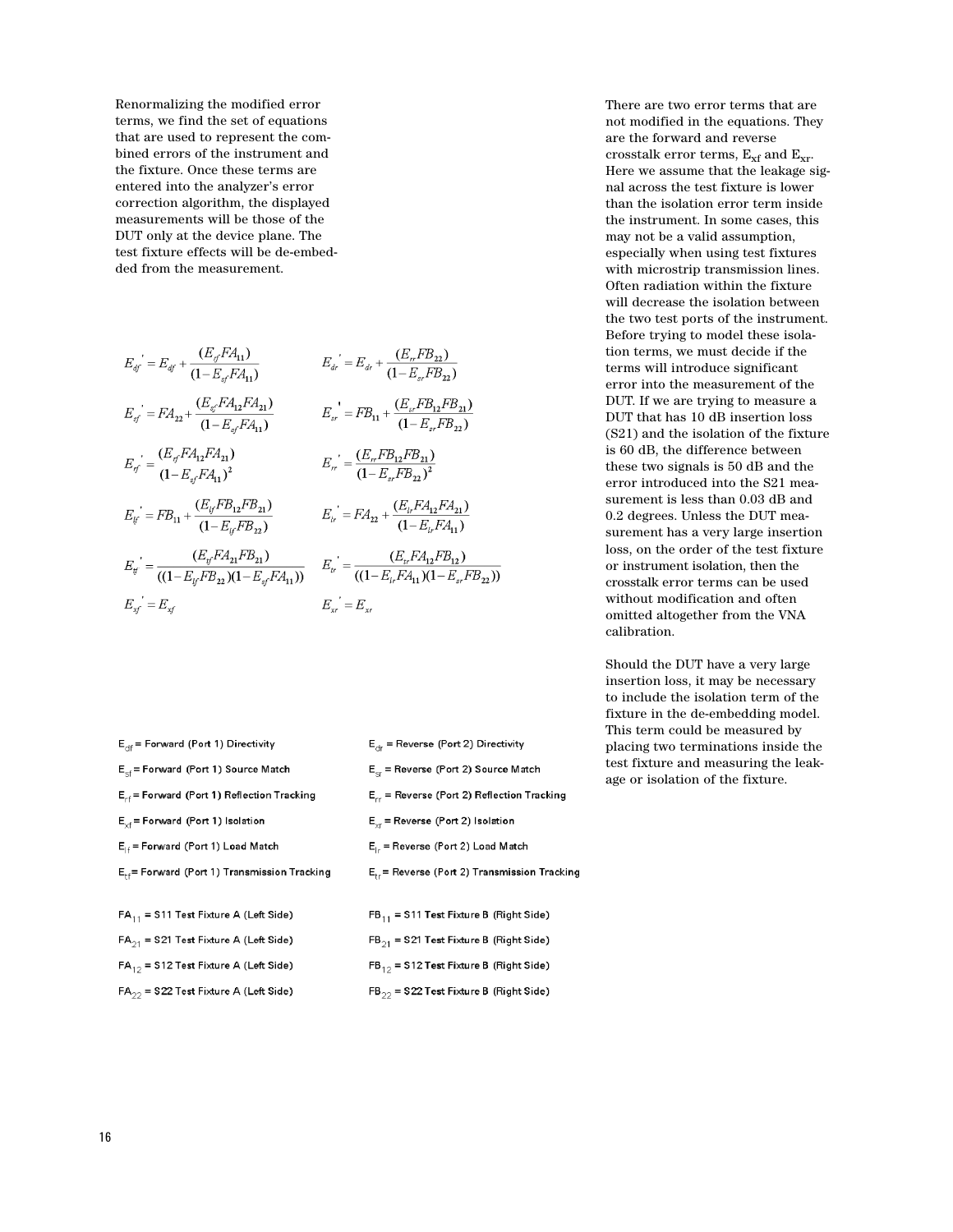## *Steps to perform de-embedding on the VNA*

The de-embedding process begins with creating a model of the test fixture placed on either side of the DUT. The accuracy of the model directly affects the accuracy of the de-embedded measurements on the DUT.

The next step is to perform a standard coaxial two-port calibration on the VNA using any calibration type such as SOLT (Short, Open, Load, Thru) or TRL (Thru, Reflect, Line). Because this technique uses the traditional twelve-term error model, network analyzers that use either three or four receivers can be used. This calibration is then saved to the instrument memory. This same deembedding technique can be applied to one-port devices by modifying only the first three error terms, namely  $E_{df}$ ,  $E_{sf}$ ,  $E_{rf}$  for Port 1 measurements and  $E_{dr}$ ,  $E_{sr}$ ,  $E_{rr}$  for Port 2.

Using a full two-port calibration, the twelve error terms are then downloaded into a computer program and modified using the model(s) for each side of the test fixture. The twelve modified error terms are then placed back into the analyzer's calibration memory. At this point, the VNA now displays the de-embedded response of the DUT. All four Sparameters can be displayed without the effects of the test fixture in real-time.

Using the internal automation capability on the E8358A PNA Series Network Analyzer, this technique can be easily implemented without requiring an external computer. This family of network analyzers is PCbased, running the Windows® 2000 operating system. The fixture model can be downloaded into the instrument using the internal floppy drive, built-in LAN interface or any USB compatible device.

To show the effects of fixture de-embedding on the calibration error coefficients, let's examine the directivity error term. Figure 19 shows the forward directivity error term for the E8358A PNA series network analyzer. The lower trace is the directivity error using a standard 3.5 mm coaxial calibration kit. The upper trace is the same term modified to de-embed the effects of a coaxto-microstrip test fixture. Because the directivity is the sum of all the leakage signals appearing at the receiver input with a good termination placed at the test port, uncertainty in this error term will generally affect the reflection measurements of wellmatched DUTs. For this example, unless de-embedding is performed, the test fixture will degrade the capability for measuring return loss down to the raw performance of the fixture, which is about 15 dB in this case.

As a measurement example, let's measure the return loss and gain of a surface-mount amplifier placed in a microstrip test fixture. We can compare the measured results when calibrating the analyzer using a standard two-port coaxial calibration versus de-embedding the test fixture using a model of the coax-tomicrostrip fixture. Figure 20 shows the measured S11 of the amplifier over a 2 GHz bandwidth. For the case when using a standard coaxial calibration, the measured S11 shows excessive ripple in the response due to mismatch interaction between the test fixture and the surface-mount amplifier. When the test fixture is de-embedded from the measurement, the actual performance of the amplifier is shown with a linear behavior as a function of frequency.



**Figure 19. Forward directivity error term (1) using standard coaxial calibration (lower trace) and (2) modified to include the effects of a coax-to-microstrip test fixture (upper trace)**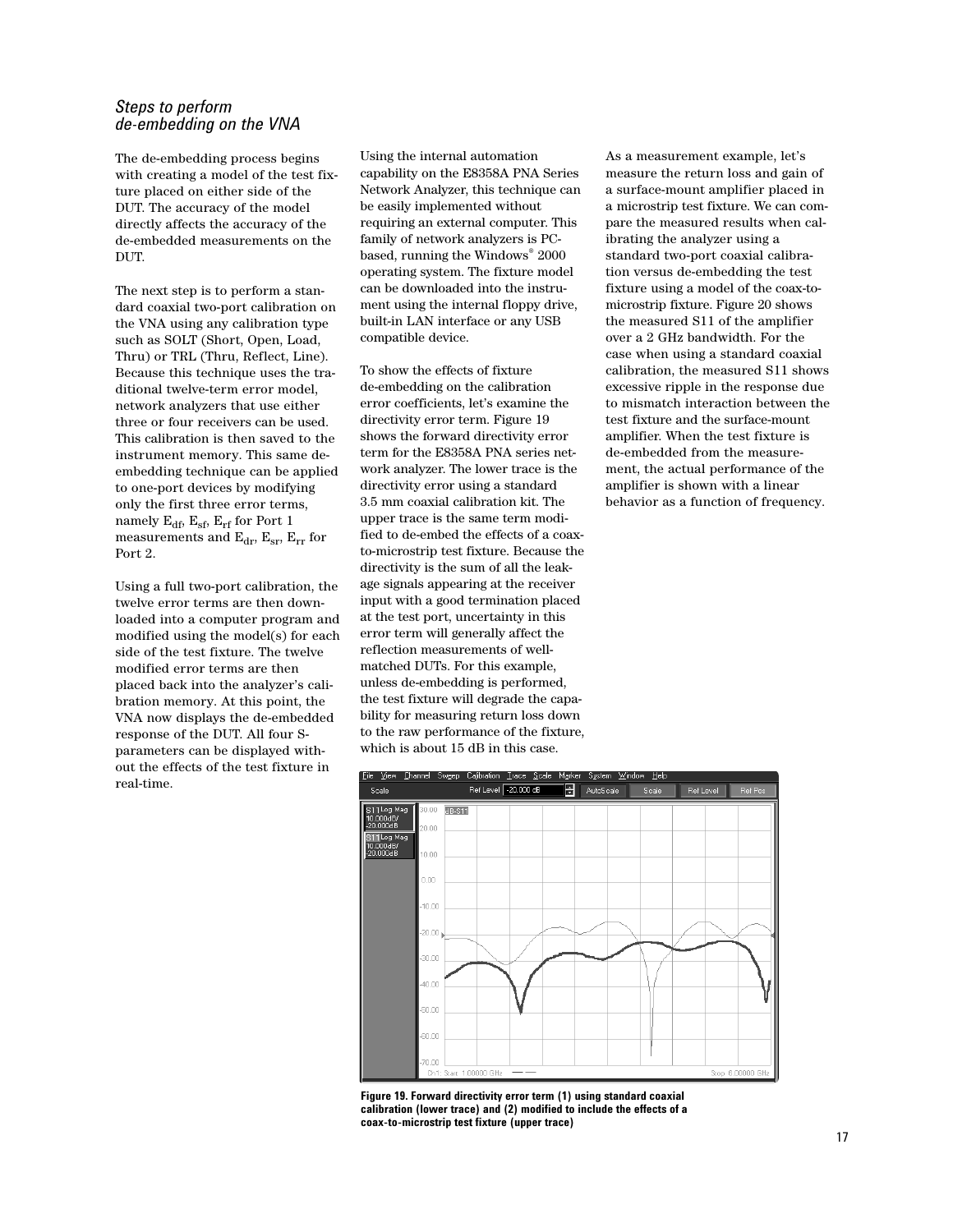We can also examine the measured S21 with and without the effects of de-embedding the test fixture. Figure 21 shows the measured gain response over the 2-4 GHz band. Much like the S11 response, the measurement using a standard coaxial calibration shows additional ripple in the S21 response. The overall gain is also reduced by about 0.5 dB due to the additional fixture insertion loss included in the measurement. Once the fixture is de-embedded, the measured amplifier gain displays more gain and lower ripple across the frequency band.



**Figure 20. Measured S11 of a surface mount amplifier. The trace with the large ripple is the response using a standard coaxial calibration. The linear trace shows the de-embedded response**



**Figure 21. Measured S21 of a surface mount amplifier. The lower trace shoes the response using a standard coaxial calibration and the upper trace shows the de-embedded response**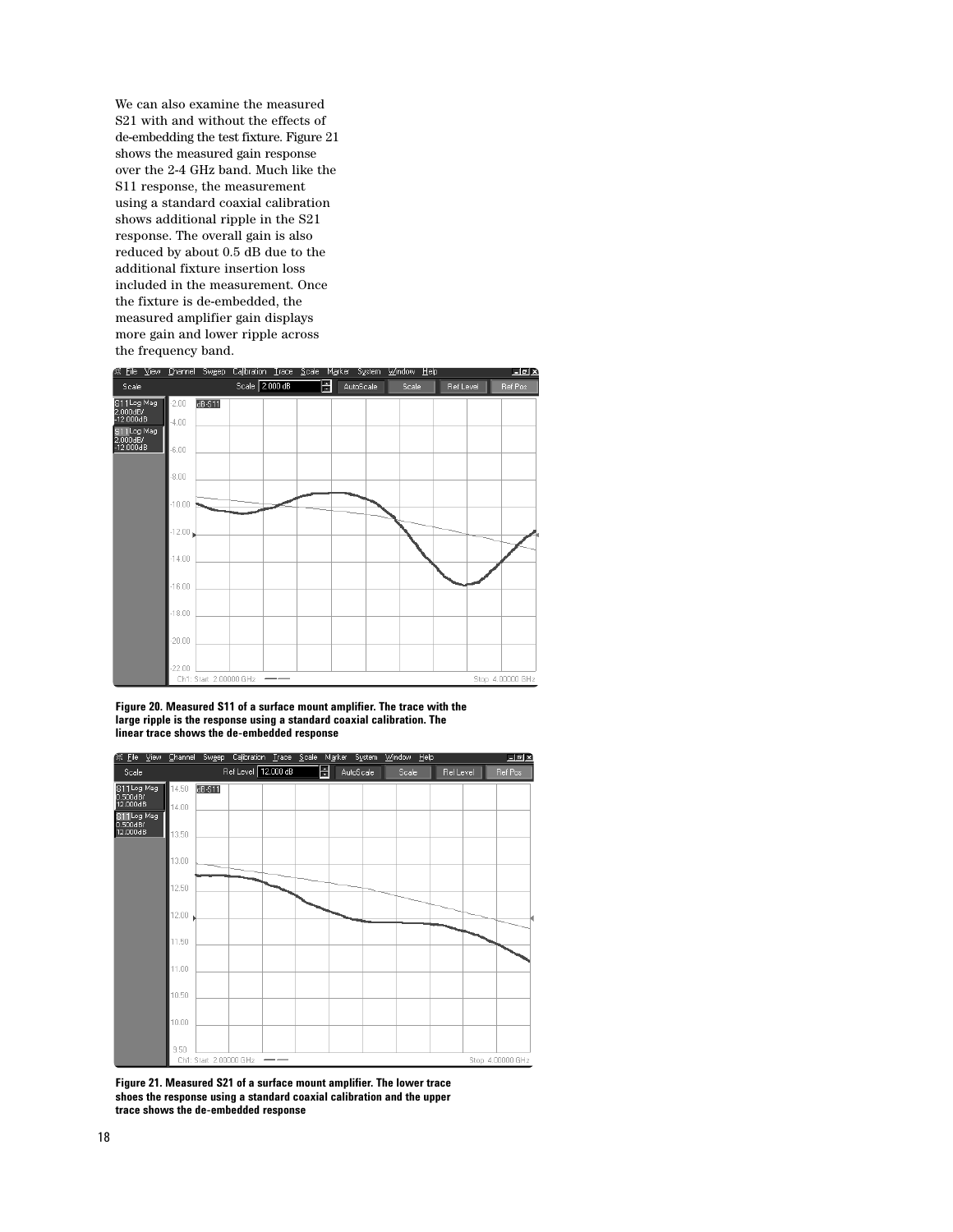# **Embedding a virtual network**

The de-embedding process is used to remove the effects of a physical network placed between the VNA calibration or measurement plane and the DUT plane. Alternately, this same technique can be used to insert a hypothetical or "virtual" network between the same two planes. This would allow the operator to measure the DUT as if it were placed into a larger system that does not exist. One example where this technique can be very useful is during the tuning process of a DUT. Often the device is first pre-tuned at a lower circuit level and later placed into a larger network assembly. Due to interaction between the DUT and the network, a second iteration of device tuning is typically required. It is now possible to embed the larger network assembly into the VNA measurements using the de-embedding process described in this paper. This allows real-time measurements of the DUT including the effects of the virtual network. The only additional step required is to create the "anti-network" model of the virtual network to be embedded.

The anti-network is defined as the two-port network that, when cascaded with another two-port network, results in the identity network. Figure 22 shows the cascaded networks  $[S]$  and  $[S<sup>A</sup>]$ , representing the original network and its antinetwork. These two networks, when cascaded together, create an ideal network that is both reflectionless and lossless. If we insert these two networks, [S] and [SA], between the measurement plane and DUT plane, we would find no difference in any measured S-parameter of the DUT. The process of de-embedding moves the measurement plane toward the DUT plane. Alternatively, the process of embedding a network would move the measurement plane away from the device plane (Figure 23). Therefore, movement of the measurement plane toward the DUT (de-embedding) through the antinetwork, [SA], is the same as movement of the measurement plane away from the DUT (embedding) through the network, [S].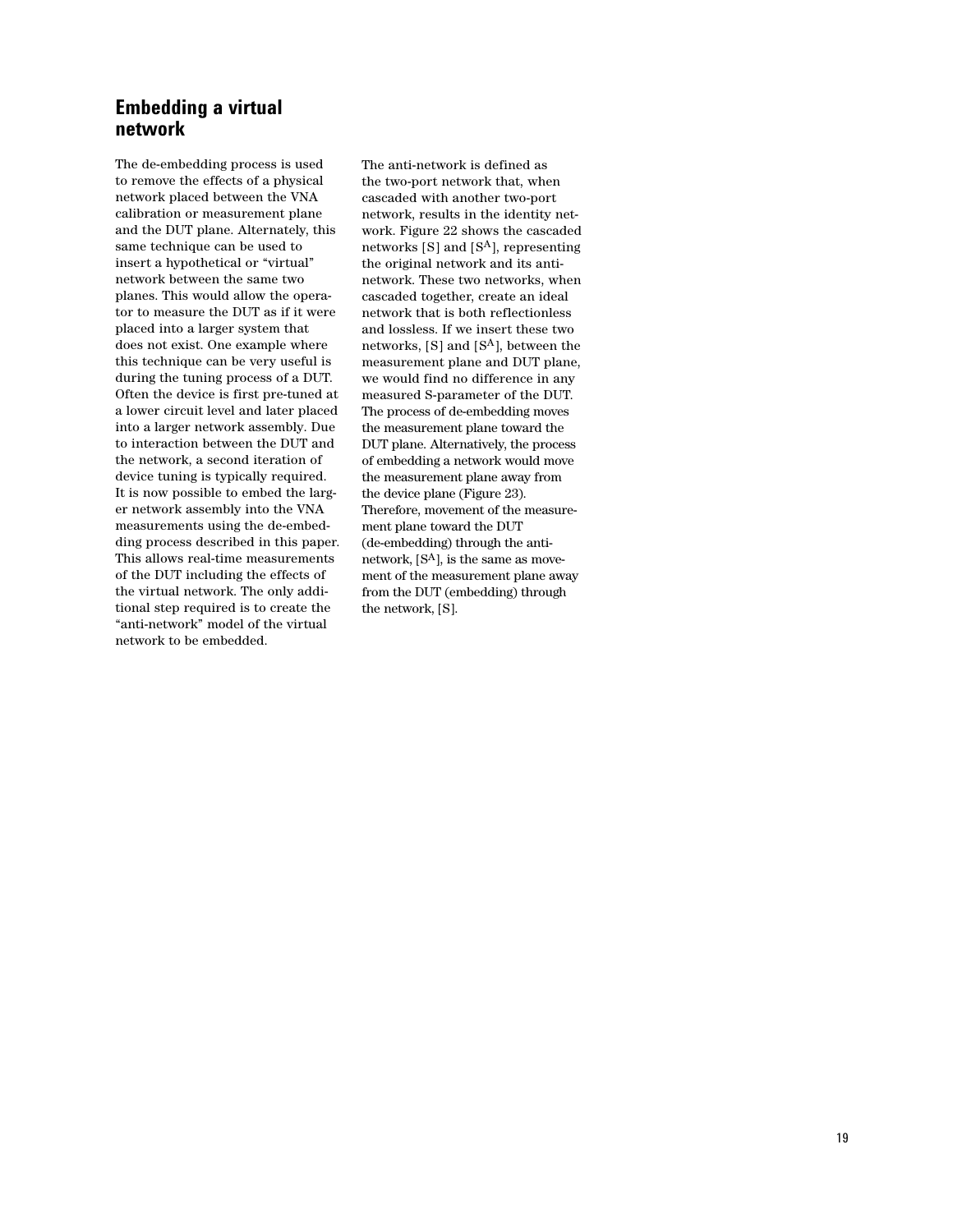

**Figure 22. Definition of the identity matrix using a network and the anti-network representations**





**Figure 23. Diagram showing the movement in the measurement plane during de-embedding and embedding of a two-port network**

In order to embed a network, it is only necessary to first calculate the anti-network and apply the same de-embedding algorithm that was previously developed. The equations for calculating the anti-network are shown below.

$$
S^{A}_{11} = \frac{S_{11}}{(S_{11}S_{22} - S_{21}S_{12})}
$$

$$
S^{A}_{12} = \frac{(1 - S_{22}S^{A}_{11})}{S_{12}}
$$

$$
S^{A}_{21} = \frac{(1 - S_{22}S^{A}_{11})}{S_{21}}
$$

$$
S^{A}_{22} = \frac{(S^{A}_{12}S^{A}_{21}S_{22})}{(S_{22}S^{A}_{11} - 1)}
$$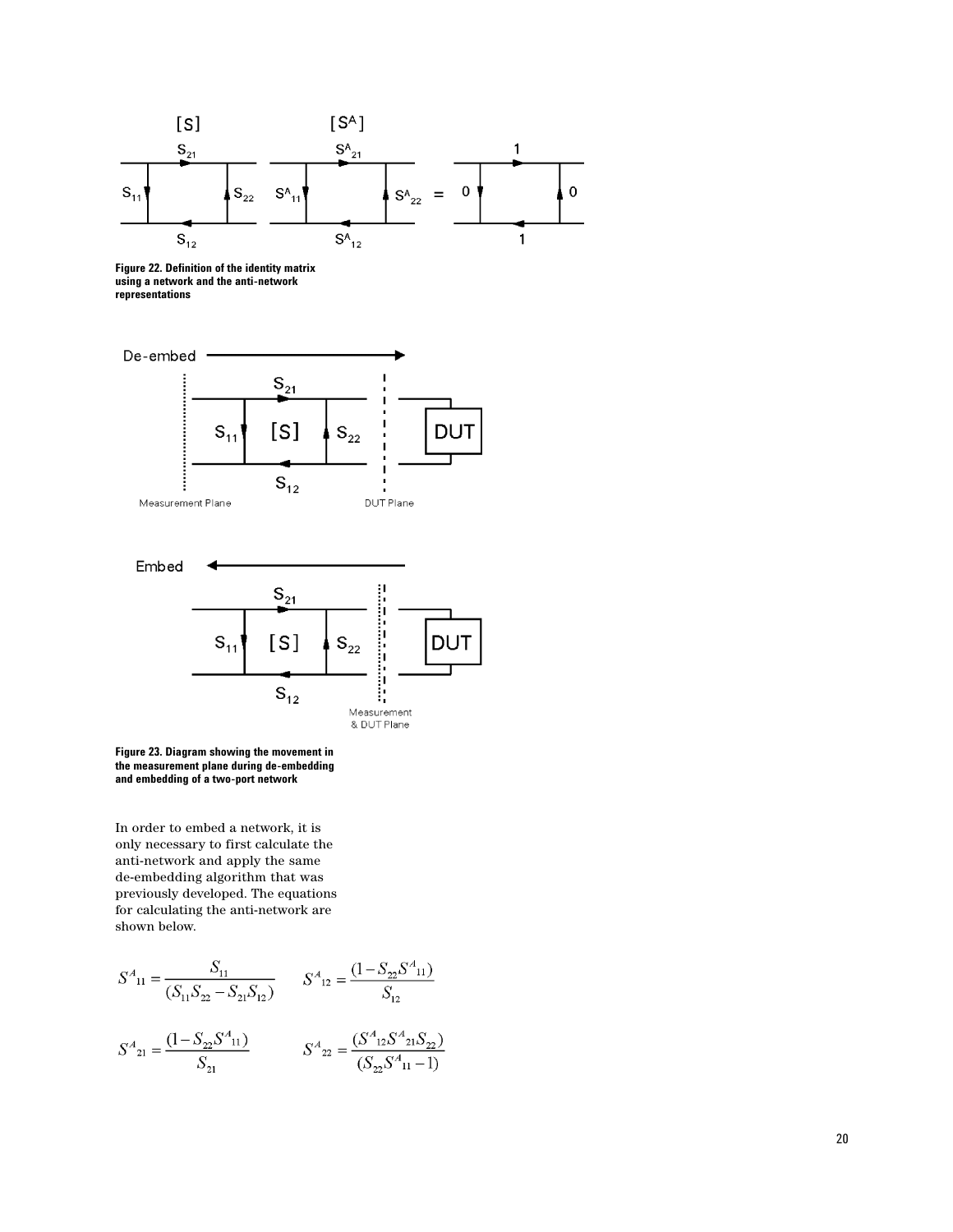As an example of embedding a virtual network into a measured response, let's measure a surfacemount amplifier with a virtual bandpass filter network placed after the amplifier. Figure 24 shows the measured response before and after embedding the filter network. The upper trace shows the measured gain of the amplifier only. Here the amplifier gain is relatively flat over the 2 GHz bandwidth. The lower trace shows the response of the amplifier and embedded filter network. In this case, the measured gain is modified to include the effects of the bandpass filter network. By embedding a virtual filter into the VNA's error terms, we can optimize the amplifier's gain using a model of the filter that is not physically part of the actual measurement.

# **Summary**

This application note described the techniques of de-embedding and embedding S-parameter networks with a device under test. Using the error-correcting algorithms of the vector network analyzer, the error coefficients can be modified so that the process of de-embedding or embedding two port networks can be performed directly on the analyzer in real-time.



**Figure 24. Measured S21 showing the effects of embedding a virtual bandpass filter network into the measurement of a surface mount amplifier. Upper trace is the measured response of the amplifier only. Lower trace shows the response including an embedded filter network**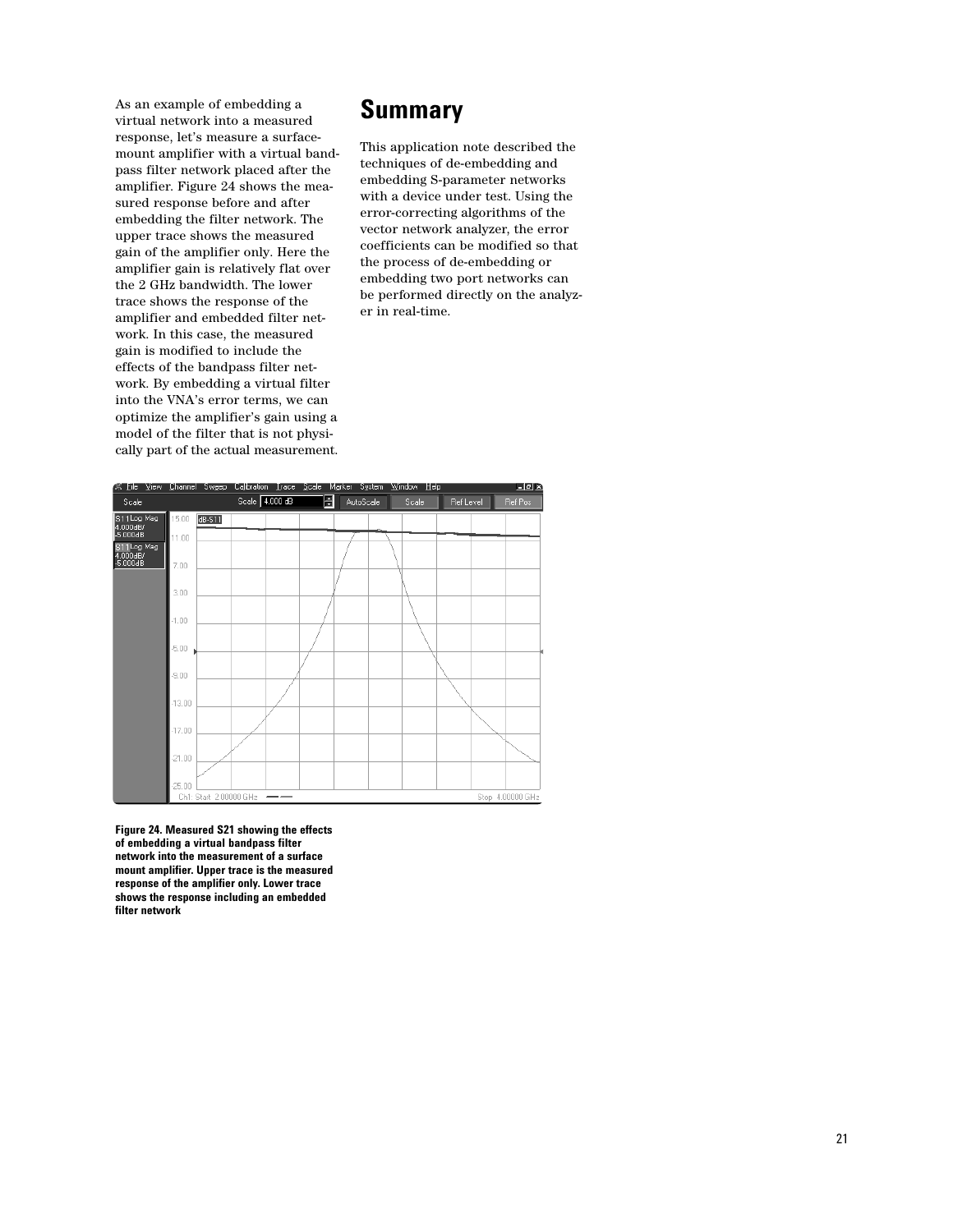# **Appendix A : Relationship of S and T parameter matrices**

To determine the scattering transfer parameters or T-parameters of the two-port network, the incident and reflected waves must be arranged so the dependent waves are related to Port 1 of the network and the independent waves are a function of Port 2 (see Figure A1). This definition is useful when cascading a series of twoport networks in which the output waves of one network are identical to the input waves of the next. This allows simple matrix multiplication to be used with the characteristic blocks of two-port networks.

The mathematical relationship between the T-parameters and S-parameters is shown below in Figure A2.



**Figure A1. Definition of the two-port T-parameter network**

$$
\begin{bmatrix} S_{11} S_{12} \ S_{21} S_{22} \end{bmatrix} = \begin{bmatrix} \frac{T_{12}}{T_{22}} & \frac{T_{11} T_{22} - T_{12} T_{21}}{T_{22}} \\ \frac{1}{T_{22}} & -\frac{T_{21}}{T_{22}} \end{bmatrix}
$$

$$
\begin{bmatrix} T_{11} T_{12} \\ T_{21} T_{22} \end{bmatrix} = \begin{bmatrix} -\frac{S_{11} S_{22} - S_{12} S_{21}}{S_{21}} & \frac{S_{11}}{S_{21}} \\ -\frac{S_{22}}{S_{21}} & \frac{1}{S_{21}} \end{bmatrix}
$$

**Figure A2. Relationship between the T-parameters and S-parameters**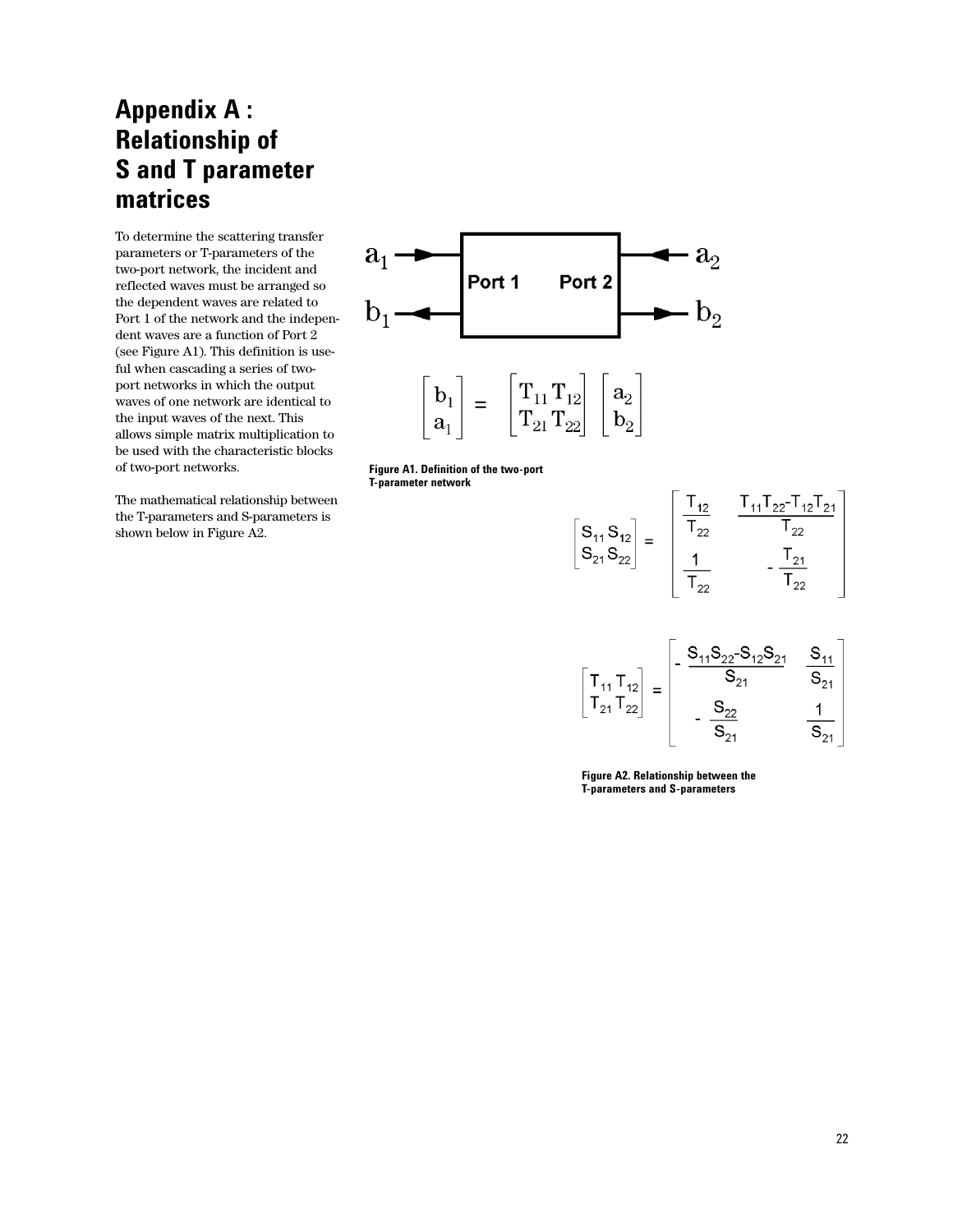# **References**

- 1) Edwards, T.C., *Foundations of Microstrip Circuit Design*, John Wiley & Sons, 1981
- 2) *In-Fixture Measurements Using Vector Network Analyzers*, Agilent Application Note 1287-9, May 1999
- 3) *Use Agilent EEsof and a Vector Network Analyzer to Simply Fixture De-Embedding* Agilent White Paper, part number 5968- 7845E, October 1999.
- 4) *S Parameter Design*, Agilent Application Note 154, April 1972 (CHECK THIS NOTE FOR THE LATEST REPRINT)
- 5) *Understanding the Fundamental Principles of Vector Network Analyzers*, Agilent Application Note 1287-1, May 1997
- 6) Hunton, J.K. *Analysis of Microwave Measurement Techniques by Means of Signal Flow Graphs*, IRE Transactions on Microwave Theory and Techniques, March 1960. Available on the IEEE MTT Microwave Digital Archive, IEEE Product Number JP-17-0-0-C-0
- 7) *Specifying Calibration Standards For The Agilent 8510 Network Analyzer* Product Note 8510-5A, July 2000
- 8) *Applying Error Correction to Network Analyzer Measurements*, Agilent Application Note 1287-3, April 1999
- 9) Elmore, G. *De-embedded Measurements Using the 8510 Microwave Network Analyzer*, Hewlett-Packard RF & Microwave Symposium, 1985.